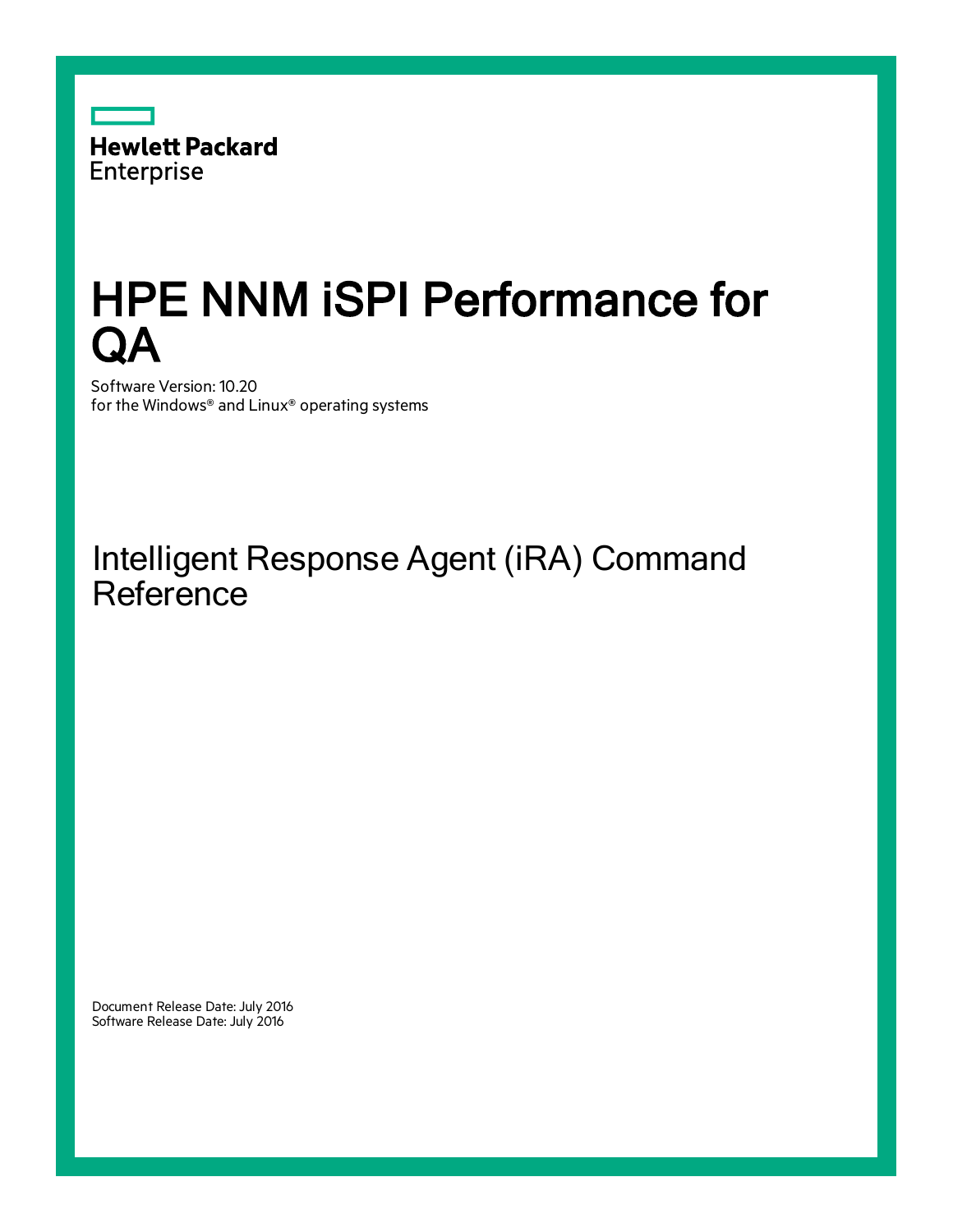### Legal Notices

#### **Warranty**

The only warranties for Hewlett Packard Enterprise products and services are set forth in the express warranty statements accompanying such products and services. Nothing herein should be construed as constituting an additional warranty. HPE shall not be liable for technical or editorial errors or omissions contained herein.

The information contained herein is subject to change without notice.

#### Restricted Rights Legend

Confidential computer software. Valid license from HPE required for possession, use or copying. Consistent with FAR 12.211 and 12.212, Commercial Computer Software, Computer Software Documentation, and Technical Data for Commercial Items are licensed to the U.S. Government under vendor's standard commercial license.

#### **Oracle Technology — Notice of Restricted Rights**

Programs delivered subject to the DOD FAR Supplement are 'commercial computer software' and use, duplication, and disclosure of the programs, including documentation, shall be subject to the licensing restrictions set forth in the applicable Oracle license agreement. Otherwise, programs delivered subject to the Federal Acquisition Regulations are 'restricted computer software' and use, duplication, and disclosure of the programs, including documentation, shall be subject to the restrictions in FAR 52.227-19, Commercial Computer Software-Restricted Rights (June 1987). Oracle America, Inc., 500 Oracle Parkway, Redwood City, CA 94065.

For the full Oracle license text, see the license-agreements directory on the NNMi product DVD.

#### Copyright Notice

© Copyright 2008–2016 Hewlett Packard Enterprise Development LP

#### Trademark Notices

Adobe® is a trademark of Adobe Systems Incorporated.

Apple is a trademark of Apple Computer, Inc., registered in the U.S. and other countries.

AMD is a trademark of Advanced Micro Devices, Inc.

Google™ is a registered trademark of Google Inc.

Intel®, Intel® Itanium®, Intel® Xeon®, and Itanium® are trademarks of Intel Corporation in the U.S. and other countries.

Linux® is the registered trademark of Linus Torvalds in the U.S. and other countries.

Internet Explorer, Lync, Microsoft, Windows, and Windows Server are either registered trademarks or trademarks of Microsoft Corporation in the United States and/or other countries.

Oracle and Java are registered trademarks of Oracle and/or its affiliates.

Red Hat® Enterprise Linux Certified is a registered trademark of Red Hat, Inc. in the United States and other countries.

sFlow is a registered trademark of InMon Corp.

UNIX® is a registered trademark of The Open Group.

#### Acknowledgements

This product includes software developed by the Apache Software Foundation. (http://www.apache.org).

This product includes software developed by the Visigoth Software Society (http://www.visigoths.org/).

### **Support**

Visit the HPE Software Support web site at: **https://softwaresupport.hpe.com**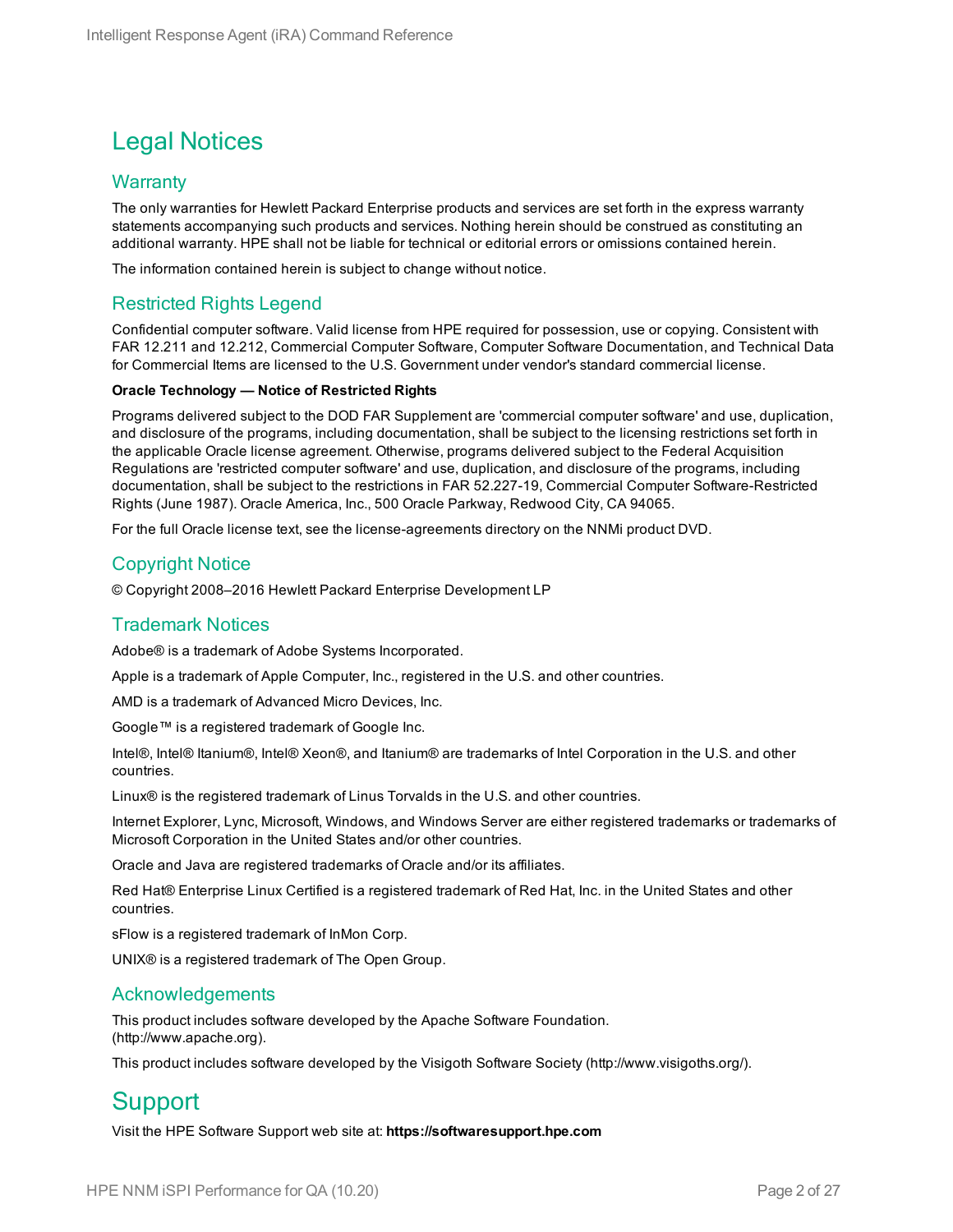This web site provides contact information and details about the products, services, and support that HPE Software offers.

HPE Software Support provides customer self-solve capabilities. It provides a fast and efficient way to access interactive technical support tools needed to manage your business. As a valued support customer, you can benefit by using the support web site to:

- Search for knowledge documents of interest
- Submit and track support cases and enhancement requests
- Download software patches
- Manage support contracts
- Look up HPE support contacts
- Review information about available services
- Enter into discussions with other software customers
- Research and register for software training

Most of the support areas require that you register as an HP Passport user and sign in. Many also require a support contract. To register for an HP Passport ID, go to **https://softwaresupport.hpe.com** and click **Register**.

To find more information about access levels, go to: **https://softwaresupport.hpe.com/web/softwaresupport/access-levels**

#### HPE Software Integrations, Solutions and Best Practices

Visit the Integrations and Solutions Catalog at https://softwaresupport.hpe.com/group/softwaresupport/searchresult/-/facetsearch/document/KM01702710 to explore how the products in the HPE Software catalog work together, exchange information, and solve business needs.

Visit the Cross Portfolio Best Practices Library at **https://hpln.hpe.com/group/best-practices-hpsw** to access a wide variety of best practice documents and materials.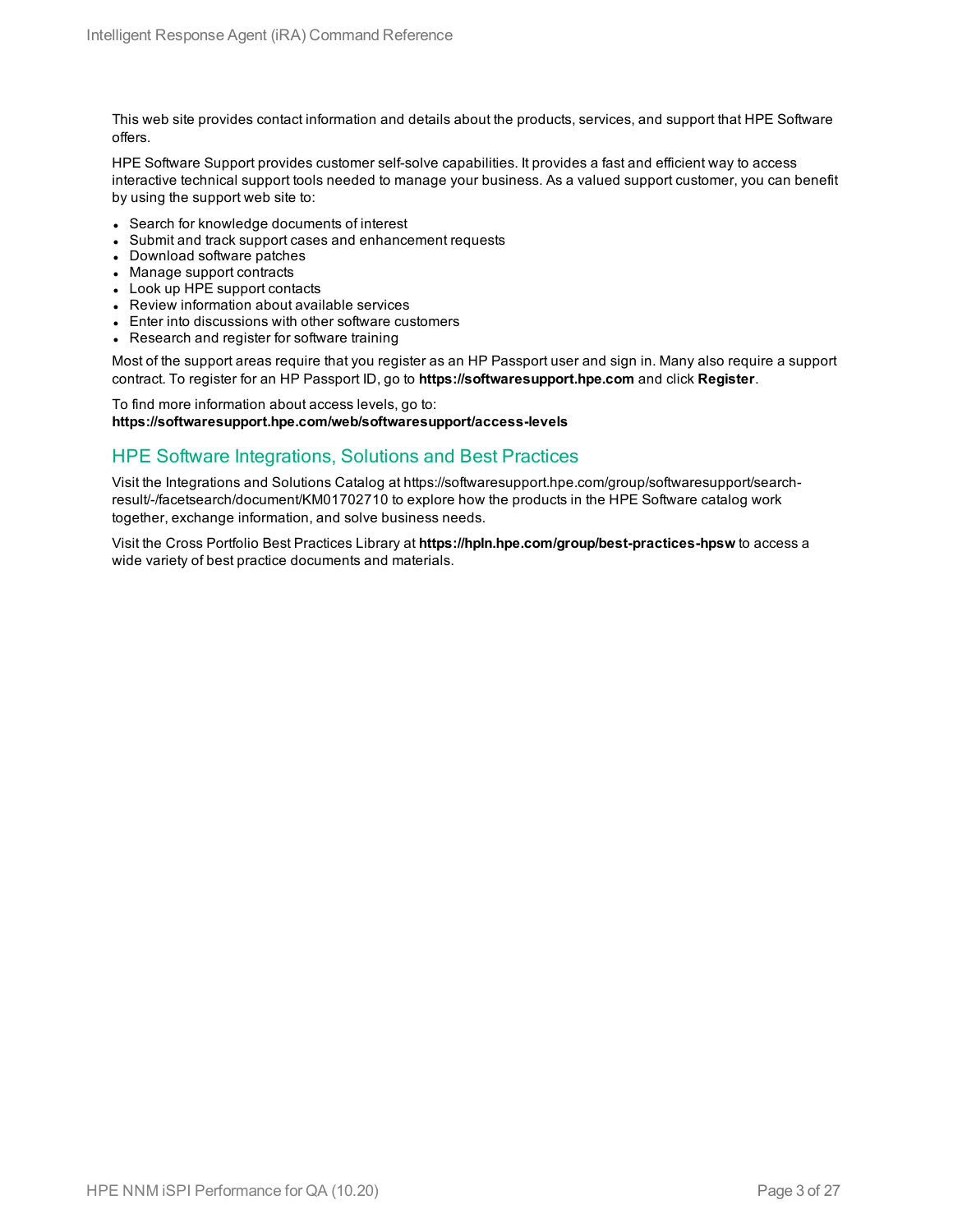# **Contents**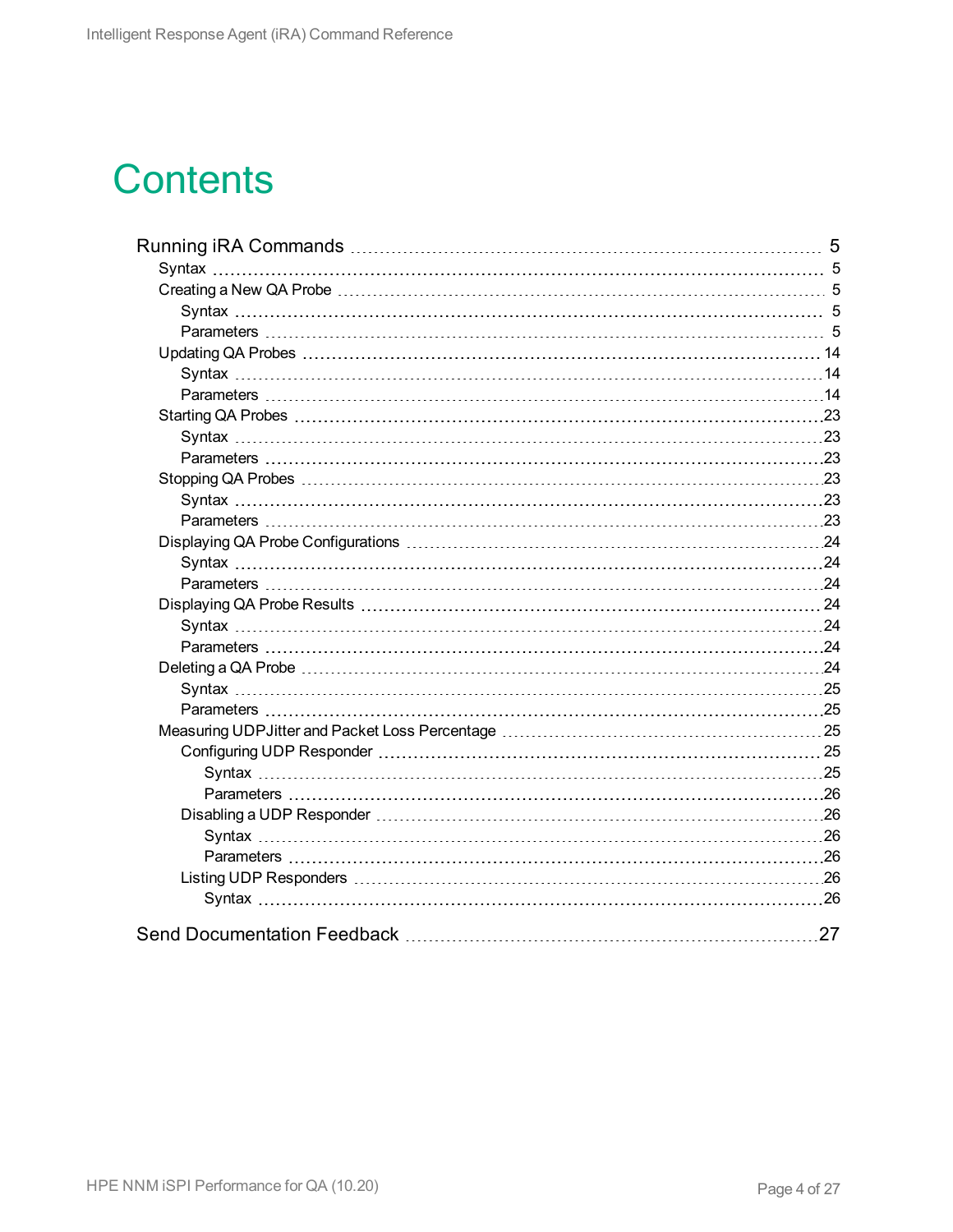# <span id="page-4-0"></span>Running iRA Commands

Use the **ira** command to run any of the following sub-commands on the iRA system:

- setProbe
- $\cdot$  getProbe
- listProbeResults
- deleteProbe
- updateProbe
- enableResponder
- disableResponder
- listResponder
- startProbe
- stopProbe
- <span id="page-4-1"></span> $\bullet$  version

## **Syntax**

<span id="page-4-2"></span>• Example: ira startProbe -all

## Creating a New QA Probe

<span id="page-4-3"></span>Run this command to configure a QA probe for an iRA using the command line interface.

## **Syntax**

- Windows: ira setProbe [ICMP | UDPECHO | UDP | TCP | DNS | HTTP | HTTPS | ORACLE | DHCP]
- <span id="page-4-4"></span>• Linux: ./ira setProbe [ICMP | UDPECHO | UDP | TCP | DNS | HTTP | HTTPS | ORACLE | DHCP]

### **Parameters**

#### ICMP

#### *Mandatory Parameters*

- **on <--ownerName>:** The owner of the QA probe.
- -op <--operation>: Specify the type of operation you want the probe to perform. ICMP probes support icmpEcho operation.
- <sup>l</sup> **-ta <--targetAddr>:** Specify the destination IP address for which the QA probe is configured.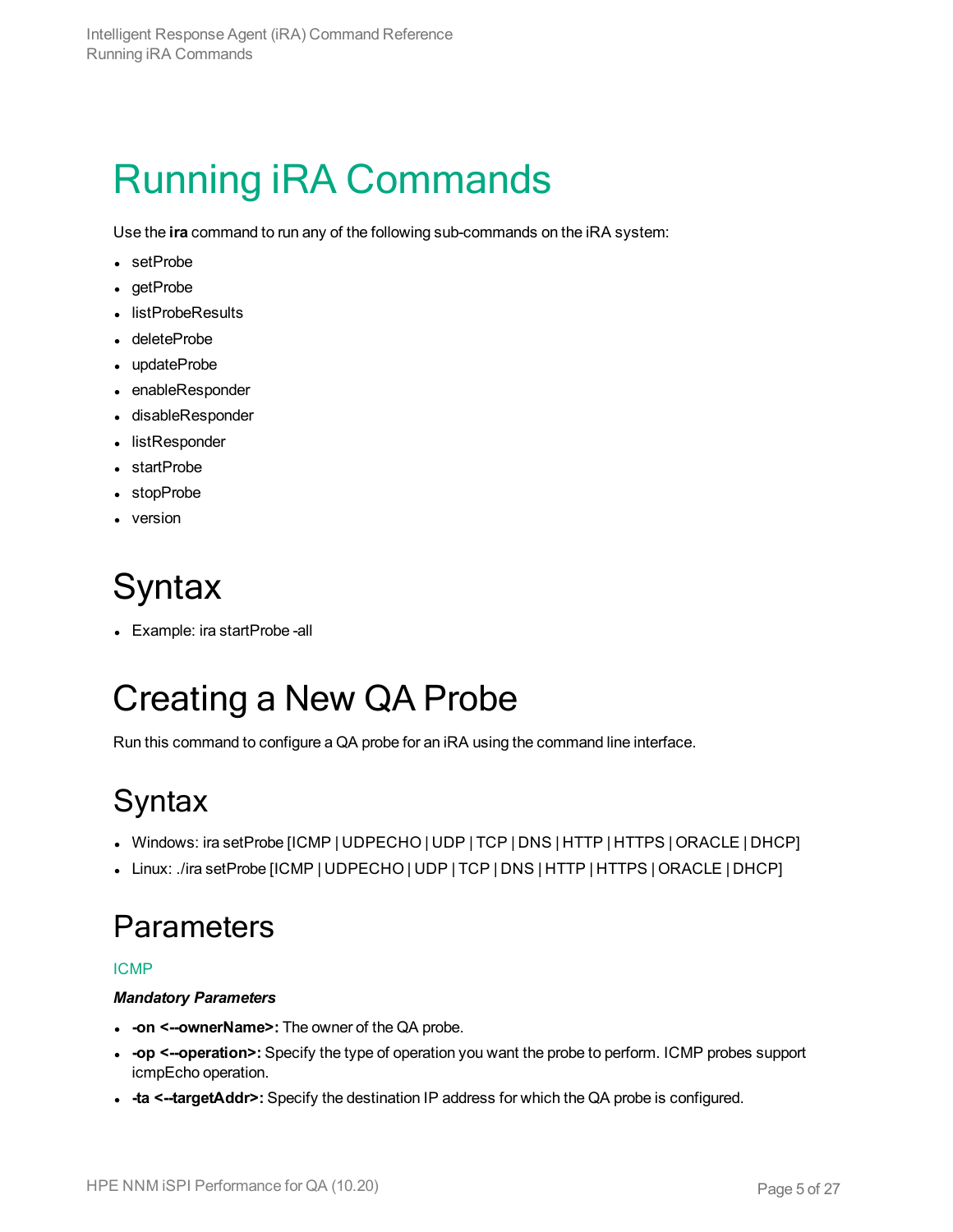- **-tn <--testName>:** Specify the name of the QA probe.
- **-tt <--targetAddrType>:** Specify the type of the destination IP address configured for the QA probe. Specify any of the following values:
	- $\cdot$  IPv4
	- . DNS

#### *Optional Parameters*

- **-dc**  $\le$ -**description>**: Specify the description of the QA probe. Specify any detail in this parameter that you may need to identify the QA probe later.
- **-ds <--dataSize>:** Specify the size of the data packets that the QA probe sends or receives.
- **fr <--frequency>:** Specify the frequency of the QA probe. The value indicates the number of seconds after which the QA probe repeats the test. You can specify a value between 1-604800.
- -pc <--probeCount>: Specify the number of probes designed for the test scenario. Specify a value between 1 and 15.
- **st <--sourceAddrType>:** Specify the type of the source IP address configured for the QA probe. Specify one of the following values:
	- $\cdot$  IPv4
	- . DNS

You can configure this parameter for all probe types. iRA uses this parameter for ICMP, TCP, UDP, DNS, DHCP, HTTP, and HTTPS probe types.

• - to <--timeOut>: The number of milliseconds after which the QA probe drops the connection between the source IP address and the destination IP address. You can specify a value between 1 and 60 for this parameter.

#### UDP

#### *Mandatory Parameters*

- **.** -on **<--ownerName>:** The owner of the QA probe.
- <sup>l</sup> **-op <--operation>:** Specify the type of operation you want the probe to perform. TCP probes support udpJitter operation.
- <sup>l</sup> **-ta <--targetAddr>:** Specify the destination IP address for which the QA probe is configured.
- **-tn <--testName>:** Specify the name of the QA probe.
- - tp <--targetPort>: Specify the target port number for the node on which the QA probe runs.
- **-tt <--targetAddrType>:** Specify the type of the destination IP address configured for the QA probe. Specify any of the following values:
	-
	- $\cdot$  IPv4
	- . DNS

- **-dc**  $\le$ -**description>**: Specify the description of the QA probe. Specify any detail in this parameter that you may need to identify the QA probe later.
- **fr <--frequency>:** Specify the frequency of the QA probe. The value indicates the number of seconds after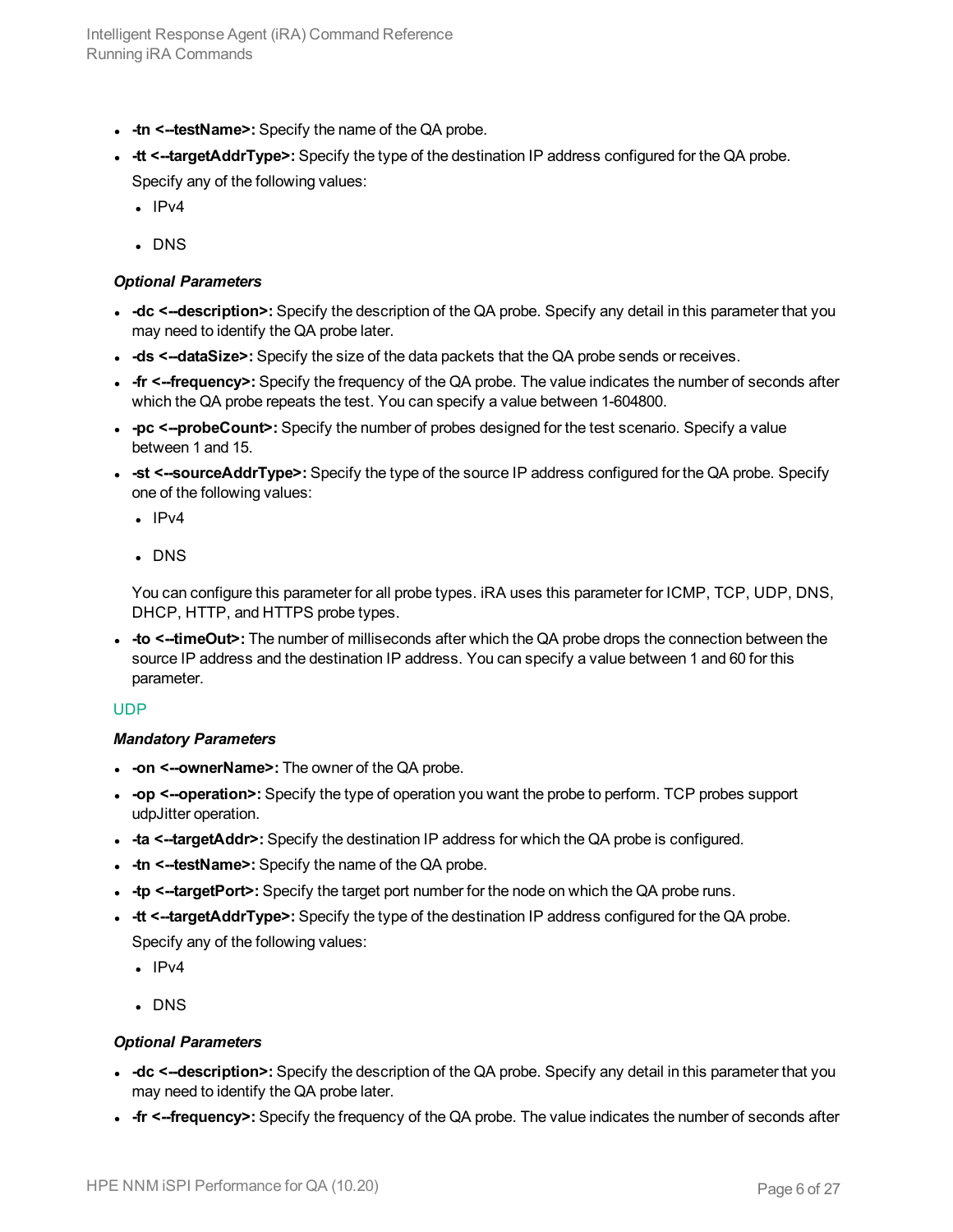which the QA probe repeats the test. You can specify a value between 1-604800.

- <sup>l</sup> **-np <--numPackets>:** Specify the number of packets to be transmitted
- **ds <--dataSize>:** Specify the size of the data packets that the QA probe sends or receives.
- <sup>l</sup> **-pi <--interPktInterval>:** Specify the time interval between the two consecutive transmitted packets.
- -pc <--probeCount>: Specify the number of probes designed for the test scenario. Specify a value between 1 and 15.
- **sa <-sourceAddr>:** Specify the source IP address for which the QA probe is configured.
- **sp <--sourcePort>:** Specify the port number for the QA probe's source node.
- <sup>l</sup> **-st <--sourceAddrType>:** Specify the type of the source IP address configured for the QA probe. Specify one of the following values:
	- $\cdot$  IPv4
	- . DNS

You can configure this parameter for all probe types. iRA uses this parameter for ICMP, TCP, UDP, DNS, DHCP, HTTP, and HTTPS probe types.

• - to <--timeOut>: The number of milliseconds after which the QA probe drops the connection between the source IP address and the destination IP address. You can specify a value between 1 and 60 for this parameter.

#### UDPECHO

#### *Mandatory Parameters*

- **on <--ownerName>:** The owner of the QA probe.
- <sup>l</sup> **-op <--operation>:** Specify the type of operation you want the probe to perform. TCP probes support udpEcho operation.
- <sup>l</sup> **-ta <--targetAddr>:** Specify the destination IP address for which the QA probe is configured.
- **-tn <--testName>:** Specify the name of the QA probe.
- **tp <--targetPort>:** Specify the target port number for the node on which the QA probe runs.
- **-tt <--targetAddrType>:** Specify the type of the destination IP address configured for the QA probe. Specify any of the following values:
	- $\cdot$  IPv4
	- $\cdot$  DNS

- **-dc**  $\le$ -**description>**: Specify the description of the QA probe. Specify any detail in this parameter that you may need to identify the QA probe later.
- **fr <--frequency>:** Specify the frequency of the QA probe. The value indicates the number of seconds after which the QA probe repeats the test. You can specify a value between 1-604800.
- <sup>l</sup> **-np <--numPackets>:** Specify the number of packets to be transmitted
- **-ds <--dataSize>:** Specify the size of the data packets that the QA probe sends or receives.
- -pi <--interPktInterval>: Specify the time interval between the two consecutive transmitted packets.
- -pc <--probeCount>: Specify the number of probes designed for the test scenario. Specify a value between 1 and 15.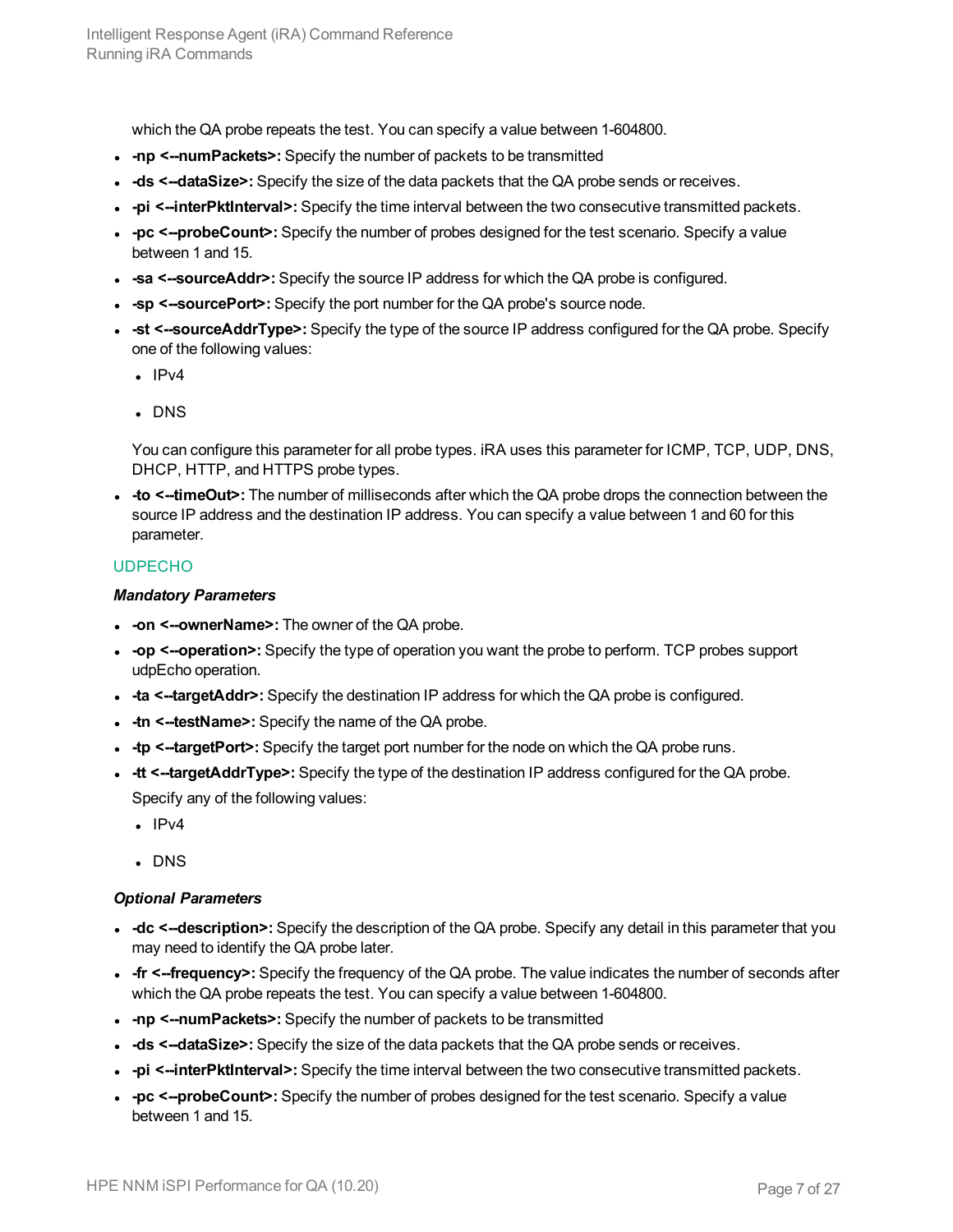- **sa <-sourceAddr>:** Specify the source IP address for which the QA probe is configured.
- -sp <-sourcePort>: Specify the port number for the QA probe's source node.
- <sup>l</sup> **-st <--sourceAddrType>:** Specify the type of the source IP address configured for the QA probe. Specify one of the following values:
	- $\cdot$  IPv4
	- . DNS

<sup>l</sup> **-to <--timeOut>:** The number of milliseconds after which the QA probe drops the connection between the source IP address and the destination IP address. You can specify a value between 1 and 60 for this parameter.

#### **TCP**

#### *Mandatory Parameters*

- **.** -on <--ownerName>: The owner of the QA probe.
- <sup>l</sup> **-op <--operation>:** Specify the type of operation you want the probe to perform. TCP probes support tcpConnect operation.
- <sup>l</sup> **-ta <--targetAddr>:** Specify the destination IP address for which the QA probe is configured.
- **-tn <--testName>:** Specify the name of the QA probe.
- **tp <--targetPort>:** Specify the target port number for the node on which the QA probe runs.
- **-tt <--targetAddrType>:** Specify the type of the destination IP address configured for the QA probe. Specify any of the following values:
	- $\cdot$  IPv4
	- . DNS

#### *Optional Parameters*

- **-dc**  $\le$ -**description>**: Specify the description of the QA probe. Specify any detail in this parameter that you may need to identify the QA probe later.
- **fr <--frequency>:** Specify the frequency of the QA probe. The value indicates the number of seconds after which the QA probe repeats the test. You can specify a value between 1-604800.
- -pc <--probeCount>: Specify the number of probes designed for the test scenario. Specify a value between 1 and 15.
- **sa <--sourceAddr>:** Specify the source IP address for which the QA probe is configured.
- **sp <--sourcePort>:** Specify the port number for the QA probe's source node.
- **st <--sourceAddrType>:** Specify the type of the source IP address configured for the QA probe. Specify one of the following values:
	- $\cdot$  IPv4
	- . DNS

You can configure this parameter for all probe types. iRA uses this parameter for ICMP, TCP, UDP, DNS, DHCP, HTTP, and HTTPS probe types.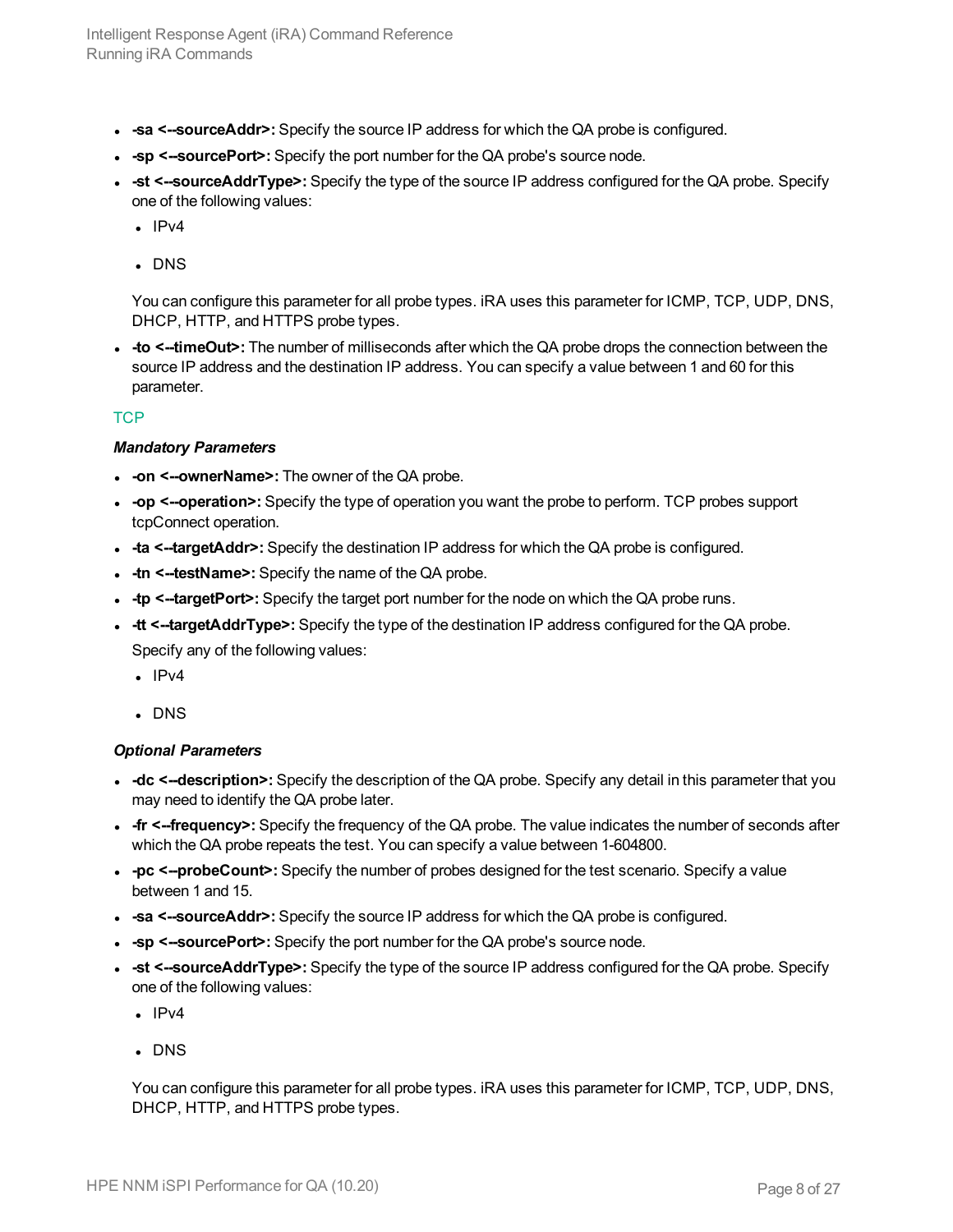<sup>l</sup> **-to <--timeOut>:** The number of milliseconds after which the QA probe drops the connection between the source IP address and the destination IP address. You can specify a value between 1 and 60 for this parameter.

#### DNS

#### *Mandatory Parameters*

- **.** -on **<--ownerName>:** The owner of the QA probe.
- <sup>l</sup> **-op <--operation>:** Specify the type of operation you want the probe to perform. DNS probes support dnsForward operation.
- **-rn** <--resolveHostName>: Specify the host name that the QA probe needs to resolve to an IP address. The host name resolution must complete before the source host sends the initial IP packet.
- <sup>l</sup> **-ta <--targetAddr>:** Specify the destination IP address for which the QA probe is configured.
- **-tn <--testName>:** Specify the name of the QA probe.
- - tp <--targetPort>: Specify the target port number for the node on which the QA probe runs.
- **-tt <--targetAddrType>:** Specify the type of the destination IP address configured for the QA probe. Specify any of the following values:
	- $\cdot$  IPv4
	- $\cdot$  DNS

#### *Optional Parameters*

- **-dc** <--description>: Specify the description of the QA probe. Specify any detail in this parameter that you may need to identify the QA probe later.
- **fr <--frequency>:** Specify the frequency of the QA probe. The value indicates the number of seconds after which the QA probe repeats the test. You can specify a value between 1-604800.
- **sa <--sourceAddr>:** Specify the source IP address for which the QA probe is configured.
- **sp <-sourcePort>:** Specify the port number for the QA probe's source node.
- **st <--sourceAddrType>:** Specify the type of the source IP address configured for the QA probe. Specify one of the following values:
	- $\cdot$  IPv4
	- . DNS

You can configure this parameter for all probe types. iRA uses this parameter for ICMP, TCP, UDP, DNS, DHCP, HTTP, and HTTPS probe types.

• - to <--timeOut>: The number of milliseconds after which the QA probe drops the connection between the source IP address and the destination IP address. You can specify a value between 1 and 60 for this parameter.

#### **HTTP**

#### *Mandatory Parameters*

- **.** -on <--ownerName>: The owner of the QA probe.
- <sup>l</sup> **-op <--operation>:** Specify the type of operation you want the probe to perform.
- HTTP probes support httpGet operation.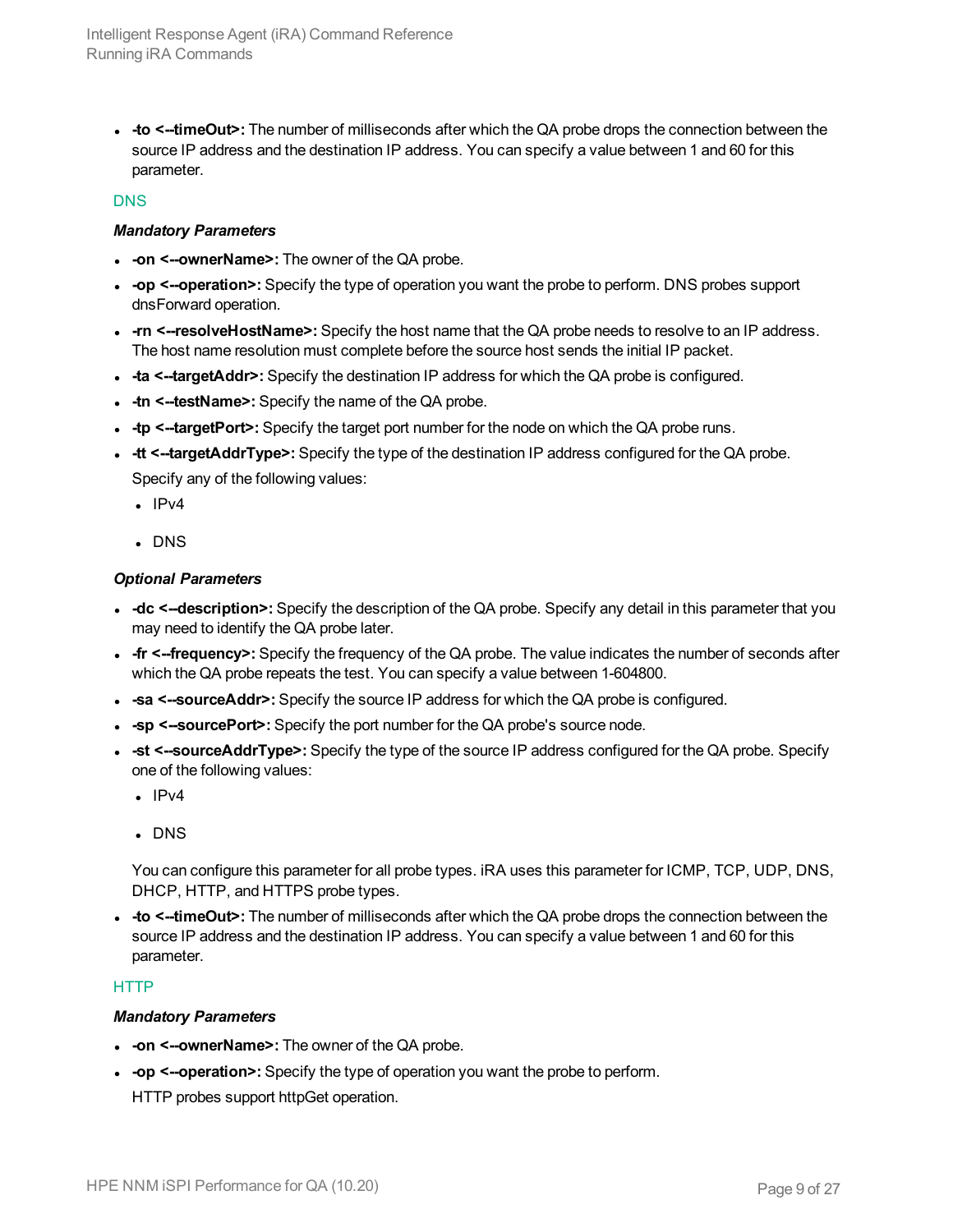- **ta <--targetAddr>:** Specify the destination IP address for which the QA probe is configured.
- **-tn <--testName>:** Specify the name of the QA probe.
- **-tp <--targetPort>:** Specify the target port number for the node on which the QA probe runs.
- **-tt <--targetAddrType>:** Specify the type of the destination IP address configured for the QA probe. Specify any of the following values:
	- $\cdot$  IPv4
	- $\cdot$  DNS
- -cd <--contentDownload>: Specify whether to download the content of the destination web page

#### *Optional Parameters*

- **-dc** <--description>: Specify the description of the QA probe. Specify any detail in this parameter that you may need to identify the QA probe later.
- **.** -fe <--failOnCtlErr>: Specify if the QA probe fails for incorrect Certificate Trust List (CTL)
	- Set the value to TRUE or FALSE.

If this value is set to TRUE, specify the following parameter:

**.** -pu <--proxyUsed>: Specify whether the QA probe uses an HTTP proxy server. Set the value to TRUE or FALSE.

If you set this value to TRUE, specify the following parameters:

- <sup>l</sup> **-pa <--proxyAddr>:** Specify the HTTP proxy server address.
- <sup>l</sup> **-pn <--proxyUsername>:** Specify the HTTP proxy user name for the QA probe owner.
- **pp <--proxyPort>:** Specify the HTTP proxy port number on which the QA probe would run.
- **pt <--proxyAddrType>:** Specify any of the following the HTTP proxy address type:
	- <sup>o</sup> IPv4
	- <sup>o</sup> DNS
- <sup>l</sup> **-pw <--proxyPassword>:** Specify the HTTP proxy password for the QA probe owner.
- **fr <--frequency>:** Specify the frequency of the QA probe. The value indicates the number of seconds after which the QA probe repeats the test. You can specify a value between 1-604800.
- -pc <--probeCount>: Specify the number of probes designed for the test scenario. Specify a value between 1 and 15.
- **sa <-sourceAddr>:** Specify the source IP address for which the QA probe is configured.
- **st <--sourceAddrType>:** Specify the type of the source IP address configured for the QA probe. Specify one of the following values:
	- $\cdot$  IPv4
	- . DNS

You can configure this parameter for all probe types. iRA uses this parameter for ICMP, TCP, UDP, DNS, DHCP, HTTP, and HTTPS probe types.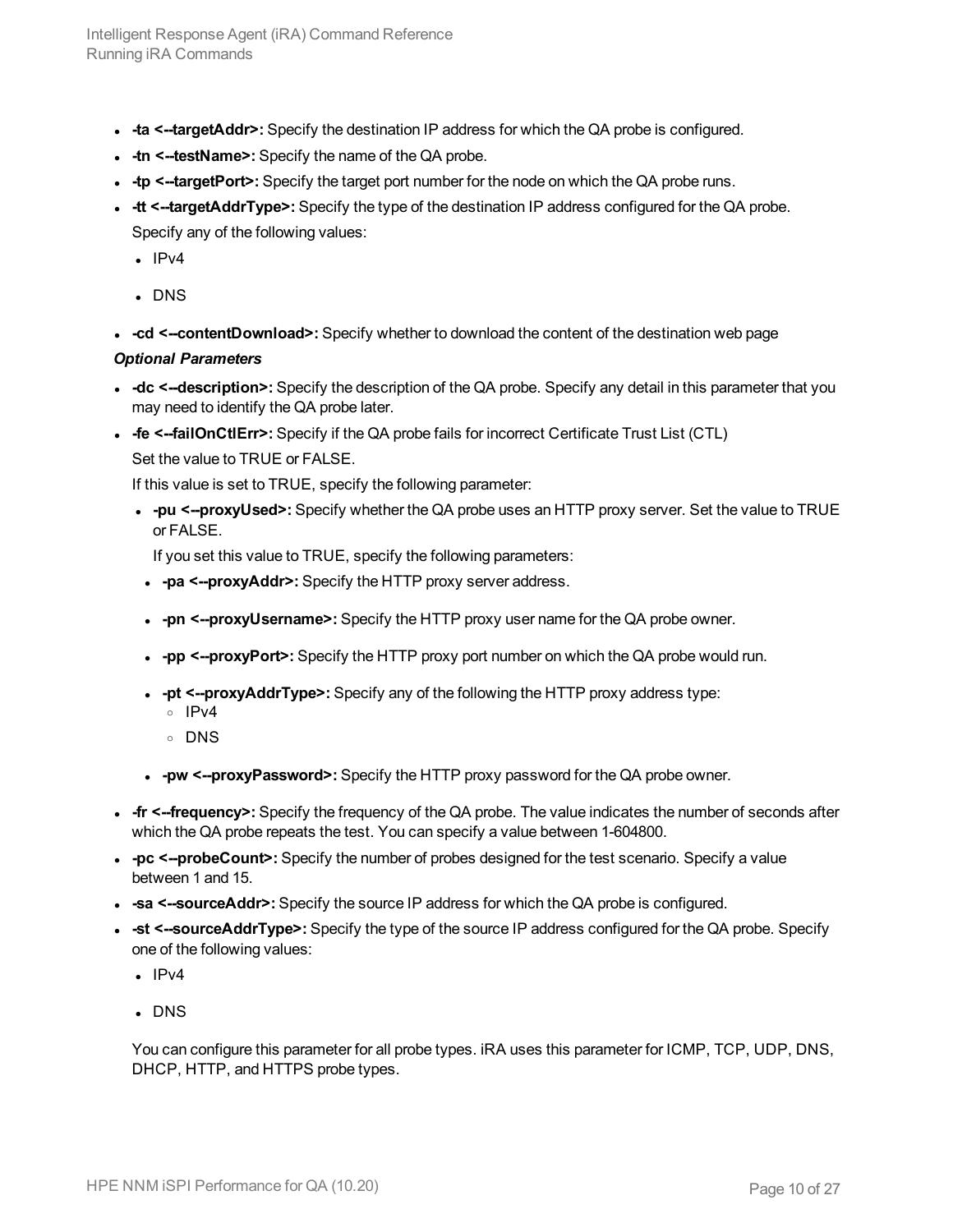- <sup>l</sup> **-to <--timeOut>:** The number of milliseconds after which the QA probe drops the connection between the source IP address and the destination IP address. You can specify a value between 1 and 60 for this parameter.
- **ui <--uri>:** Specify the Uniform Resource Locator specified for the QA probe
- **un <--username>**: Specify the user name to connect to the HTTP web page
- <sup>l</sup> **-ps <--password>**: Specify the password to connect to the HTTP web page

#### **HTTPS**

#### *Mandatory Parameters*

- **.** -on **<--ownerName>**: The owner of the QA probe.
- <sup>l</sup> **-op <--operation>:** Specify the type of operation you want the probe to perform. HTTPS probes support httpsGet operation.
- <sup>l</sup> **-ta <--targetAddr>:** Specify the destination IP address for which the QA probe is configured.
- **-tn <--testName>:** Specify the name of the QA probe.
- - tp <--targetPort>: Specify the target port number for the node on which the QA probe runs.
- **-tt <--targetAddrType>:** Specify the type of the destination IP address configured for the QA probe. Specify any of the following values:
	- $\cdot$  IPv4
	- $\cdot$  DNS
- -cd <--contentDownload>: Specify whether to download the content of the destination web page

#### *Optional Parameters*

**- et <--ensureTrusted>**: Specify whether or not to validate the certificate of the host (configured in the target address) against the iRA trust store.

If the value is set to TRUE, the certificate of the host is validated against the list in the iRA Truststore.

If the value is set to FALSE, the validation of the certificate of the host is ignored.

<sup>l</sup> **-ca <--trustCAImplicit>**: Specify whether the certificate of the host configured in the target address is trusted implicitly. Set the value to TRUE or FALSE.

If the value is set to TRUE, the certificate of the target host is downloaded to the iRA Truststore and validated.

If the value is set to FALSE, the certificate of the host is validated against the list in the iRA Truststore. If the certificate is not listed in the iRA Truststore, the certificate validation fails which results in the probe failure.

**Note:** If a target host does not have a valid trusted certificate and you want to successfully complete the certificate validation, you can perform one of the following:

- Set the value of the parameter to TRUE. This automatically downloads the certificate of the host to the iRA Truststore (\$IRA\_HOME/ira/conf/jssecacerts)
- Use \$IRA HOME/lib/nonOV/jre/bin/keytool import option to manually import the certificate of the host to the iRA Truststore.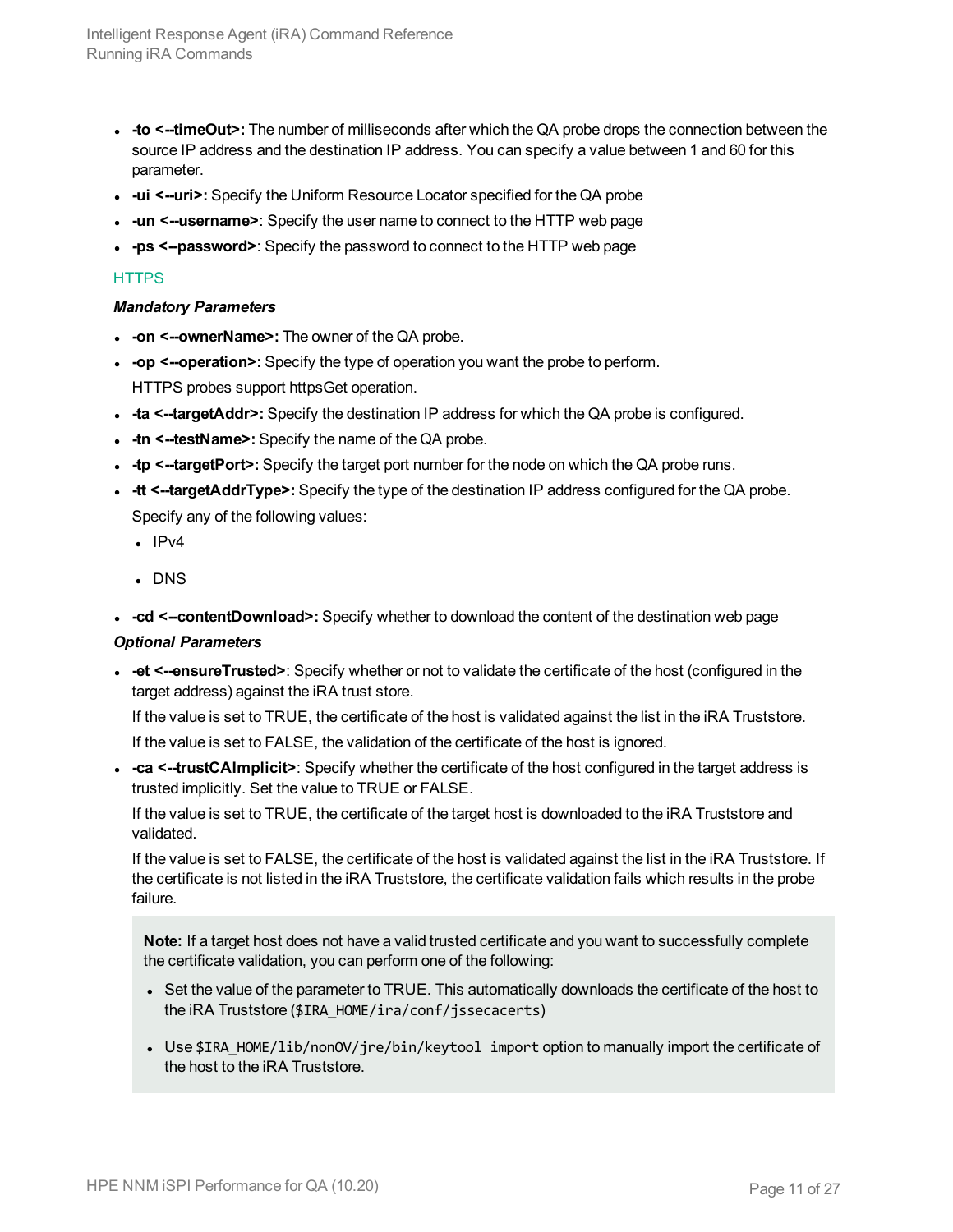- **-dc**  $\le$ -**description>**: Specify the description of the QA probe. Specify any detail in this parameter that you may need to identify the QA probe later.
- <sup>l</sup> **-fe <--failOnCtlErr>:** Specify if the QA probe fails for incorrect Certificate Trust List (CTL)
	- Set the value to TRUE or FALSE.

If this value is set to TRUE, specify the following parameter:

<sup>l</sup> **-pu <--proxyUsed>:** Specify whether the QA probe uses an HTTPS proxy server. Set the value to TRUE or FALSE.

If you set this value to TRUE, specify the following parameters:

- <sup>l</sup> **-pa <--proxyAddr>:** Specify the HTTPS proxy server address.
- **.** -pn <--proxyUsername>: Specify the HTTPS proxy user name for the QA probe owner.
- -pp <--proxyPort>: Specify the HTTPS proxy port number on which the QA probe would run.
- **pt <--proxyAddrType>:** Specify any of the following the HTTPS proxy address type:
	- <sup>o</sup> IPv4
	- <sup>o</sup> DNS
- <sup>l</sup> **-pw <--proxyPassword>:** Specify the HTTPS proxy password for the QA probe owner.
- **fr <--frequency>:** Specify the frequency of the QA probe. The value indicates the number of seconds after which the QA probe repeats the test. You can specify a value between 1-604800.
- -pc <--probeCount>: Specify the number of probes designed for the test scenario. Specify a value between 1 and 15.
- **sa <-sourceAddr>:** Specify the source IP address for which the QA probe is configured.
- <sup>l</sup> **-st <--sourceAddrType>:** Specify the type of the source IP address configured for the QA probe. Specify one of the following values:
	- $\cdot$  IPv4
	- . DNS

You can configure this parameter for all probe types. iRA uses this parameter for ICMP, TCP, UDP, DNS, DHCP, HTTP, and HTTPS probe types.

- -to <--timeOut>: The number of milliseconds after which the QA probe drops the connection between the source IP address and the destination IP address. You can specify a value between 1 and 60 for this parameter.
- **ui <--uri>:** Specify the Uniform Resource Locator specified for the QA probe
- <sup>l</sup> **-un <--username>**: Specify the user name to connect to the HTTPS web page
- <sup>l</sup> **-ps <--password>**: Specify the password to connect to the HTTPS web page

#### **ORACLE**

#### *Mandatory Parameters*

- **-db <--databaseName>:** Specify the name of the database running on the target Oracle server.
- **.** -on **<--ownerName>:** The owner of the QA probe.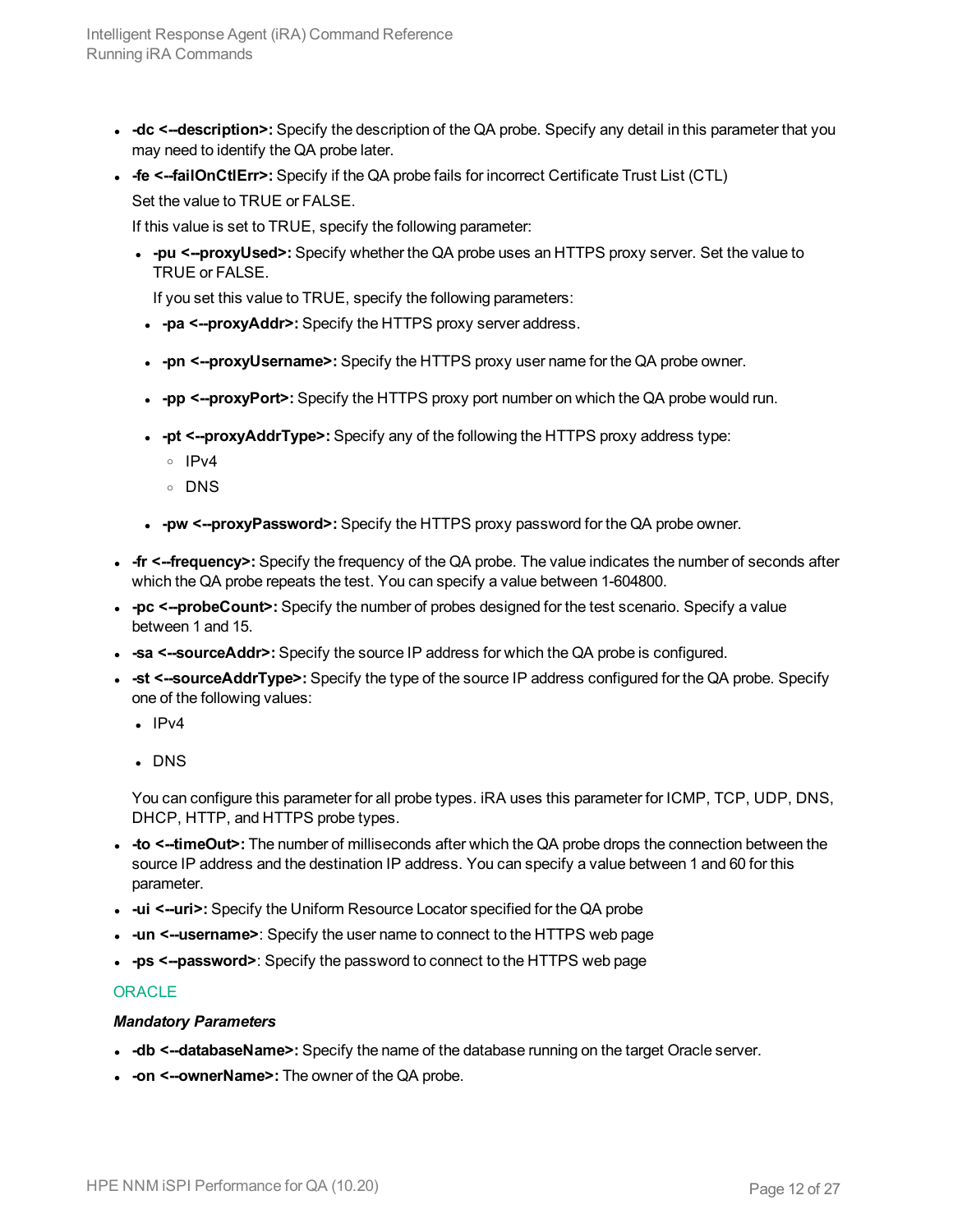- <sup>l</sup> **-op <--operation>:** Specify the type of operation you want the probe to perform. Specify any of the following values:
	- dbConnect
	- dbQuery
- **.** -pw <--password>: Specify the Oracle database password.
- **ta <--targetAddr>:** Specify the destination IP address for which the QA probe is configured.
- **-tn <--testName>:** Specify the name of the QA probe.
- **tp <--targetPort>:** Specify the target port number for the node on which the QA probe runs.
- **-tt <--targetAddrType>:** Specify the type of the destination IP address configured for the QA probe. Specify any of the following values:
	- $\cdot$  IPv4
	- . DNS
- **.** -un <--username>: Specify the Oracle database user name.

#### *Optional Parameters*

- **-dc** <--description>: Specify the description of the QA probe. Specify any detail in this parameter that you may need to identify the QA probe later.
- **fr <--frequency>:** Specify the frequency of the QA probe. The value indicates the number of seconds after which the QA probe repeats the test. You can specify a value between 1-604800.
- -pc <--probeCount>: Specify the number of probes designed for the test scenario. Specify a value between 1 and 15.
- - qs <--queryStr>: Specify the SQL Query that the QA probe would run. In Linux, use the following command format while using "\*" (Asterisk), in the query string: 'select "\*" from <Table Name>'
- **sa <--sourceAddr>:** Specify the source IP address for which the QA probe is configured.
- **st <--sourceAddrType>:** Specify the type of the source IP address configured for the QA probe. Specify one of the following values:
	- $\cdot$  IPv4
	- $\cdot$  DNS

You can configure this parameter for all probe types. iRA uses this parameter for ICMP, TCP, UDP, DNS, DHCP, HTTP, and HTTPS probe types.

<sup>l</sup> **-to <--timeOut>:** The number of milliseconds after which the QA probe drops the connection between the source IP address and the destination IP address. You can specify a value between 1 and 60 for this parameter.

#### DHCP

#### *Mandatory Parameters*

- **.** -on **<--ownerName>**: The owner of the QA probe.
- <sup>l</sup> **-op <--operation>:** Specify the type of operation you want the probe to perform. DHCP probes support dhcpIpGet operation.
- **ta** <--targetAddr>: Specify the IP address of the destination DHCP server.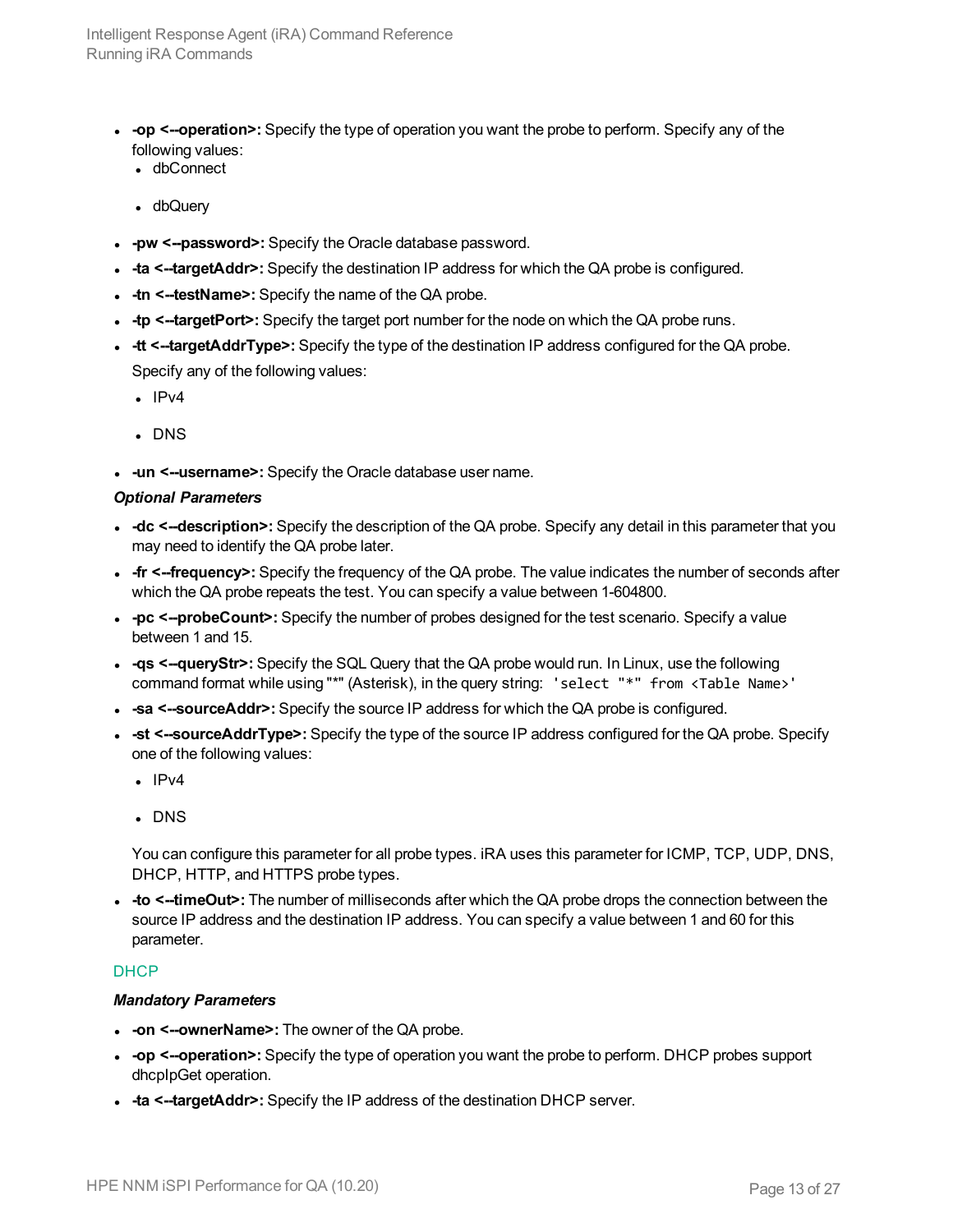- **-tn <--testName>:** Specify the name of the QA probe.
- **-tt <--targetAddrType>:** Specify the type of the destination server IP address configured for the QA probe. DHCP probes support IPv4 address.

#### *Optional Parameters*

- **-op82 <--option82>:** Specify the custom parameters such as Circuit ID, Remote ID.
- - tp <--targetPort>: Specify the target port number for the node on which the QA probe runs.
- **-dc** <--description>: Specify the description of the QA probe. Specify any detail in this parameter that you may need to identify the QA probe later.
- **fr <--frequency>:** Specify the frequency of the QA probe. The value indicates the number of seconds after which the QA probe repeats the test. You can specify a value between 1-604800.
- -pc <--probeCount>: Specify the number of probes designed for the test scenario. Specify a value between 1 and 15.
- **sa <--sourceAddr>:** Specify the source IP address for which the QA probe is configured.
- **-**  $\text{-sp}$  <--sourcePort>: Specify the source port number of the node on which the QA probe runs.
- <sup>l</sup> **-st <--sourceAddrType>:** Specify the type of the source IP address configured for the QA probe. DHCP probes support only IPv4 address.

You can configure this parameter for all probe types. iRA uses this parameter for ICMP, TCP, UDP, DNS, and DHCP probe types.

• -to <--timeOut>: Number of milliseconds after which the QA probe drops the connection between the source IP address and the destination server IP address. You can specify a value between 1 and 60 for this parameter.

## <span id="page-13-0"></span>Updating QA Probes

<span id="page-13-1"></span>Run this command to modify an existing QA probe on the iRA.

### **Syntax**

- <sup>l</sup> Windows: ira updateProbe -ownerName <Owner of the Probe> -testName <Name of the QA probe>*[Optional Parameter to Update]*
- Linux: ./ira updateProbe -ownerName <Owner of the Probe> -testName <Name of the OA probe>*[Optional Parameter to Update]*

<span id="page-13-2"></span>Make sure that you specify at least one optional parameter.

### **Parameters**

#### ICMP

#### *Mandatory Parameters*

- **.** -on **<--ownerName>:** The owner of the QA probe.
- **-tn <--testName>:** Specify the name of the QA probe.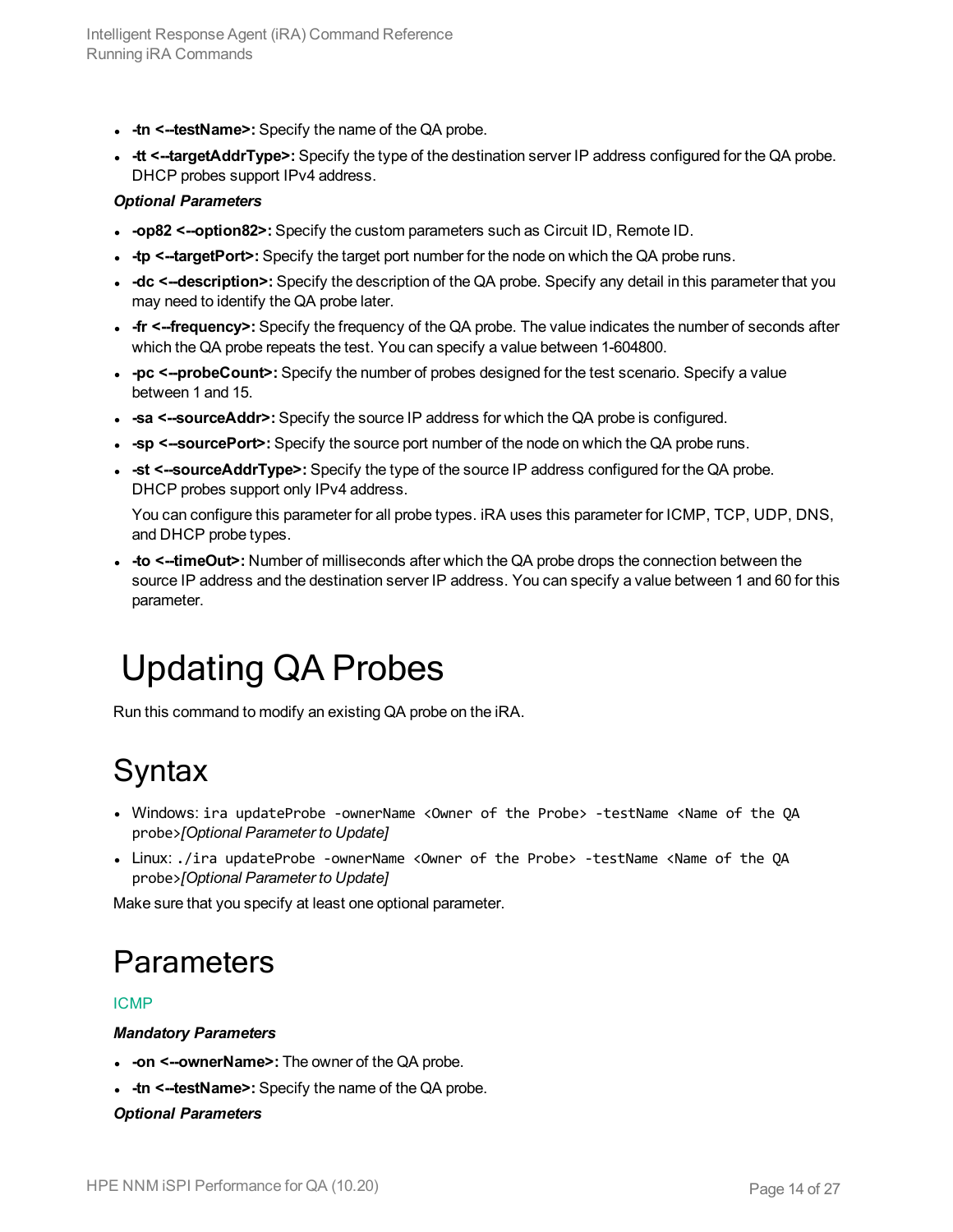- **-dc**  $\le$ -**description>**: Specify the description of the QA probe. Specify any detail in this parameter that you may need to identify the QA probe later.
- **ds <--dataSize>:** Specify the size of the data packets that the QA probe sends or receives.
- **fr <--frequency>:** Specify the frequency of the QA probe. The value indicates the number of seconds after which the QA probe repeats the test. You can specify a value between 1-604800.
- -pc <--probeCount>: Specify the number of probes designed for the test scenario. Specify a value between 1 and 15.
- **sa <--sourceAddr>:** Specify the source IP address for which the QA probe is configured.
- <sup>l</sup> **-st <--sourceAddrType>:** Specify the type of the source IP address configured for the QA probe. Specify one of the following values:
	- $\cdot$  IPv4
	- . DNS

**-ta <--targetAddr>:** Specify the destination IP address for which the QA probe is configured.

<sup>l</sup> **-to <--timeOut>:** The number of milliseconds after which the QA probe drops the connection between the source IP address and the destination IP address. You can specify a value between 1 and 60 for this parameter.

**-tt <--targetAddrType>:** Specify the type of the destination IP address configured for the QA probe.

Specify any of the following values:

- $\cdot$  IPv4
- $\cdot$  DNS

#### **TCP**

#### *Mandatory Parameters*

- **on <--ownerName>:** The owner of the QA probe.
- **-tn <--testName>:** Specify the name of the QA probe.

- **-dc**  $\le$ -**description>**: Specify the description of the QA probe. Specify any detail in this parameter that you may need to identify the QA probe later.
- **fr <--frequency>:** Specify the frequency of the QA probe. The value indicates the number of seconds after which the QA probe repeats the test. You can specify a value between 1-604800.
- -pc <--probeCount>: Specify the number of probes designed for the test scenario. Specify a value between 1 and 15.
- **sa <--sourceAddr>:** Specify the source IP address for which the QA probe is configured.
- **sp <-sourcePort>:** Specify the port number for the QA probe's source node.
- **st <--sourceAddrType>:** Specify the type of the source IP address configured for the QA probe. Specify one of the following values: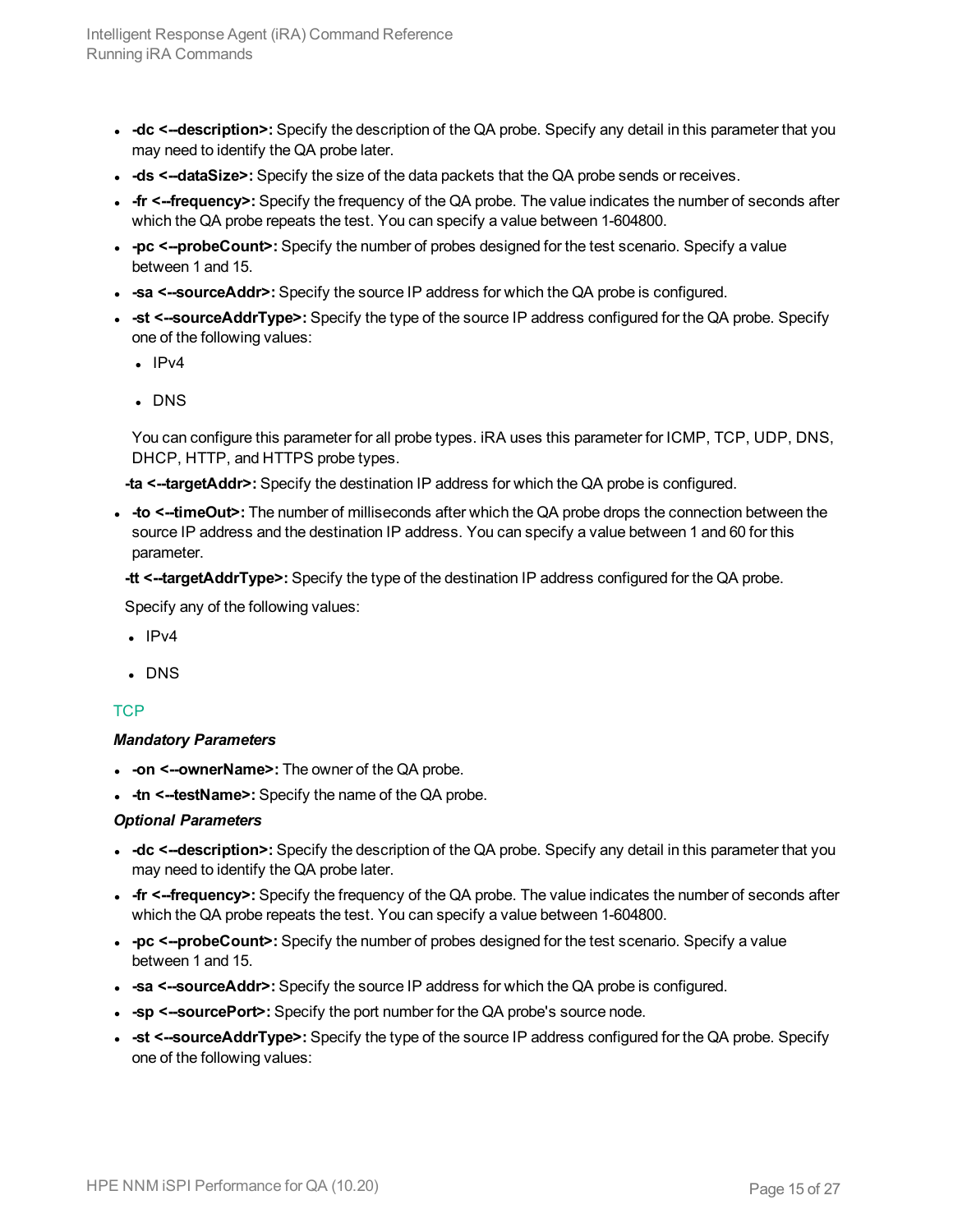- $\cdot$  IPv4
- $\cdot$  DNS

- **ta <--targetAddr>:** Specify the destination IP address for which the QA probe is configured.
- <sup>l</sup> **-to <--timeOut>:** The number of milliseconds after which the QA probe drops the connection between the source IP address and the destination IP address. You can specify a value between 1 and 60 for this parameter.
- **tp <--targetPort>:** Specify the target port number for the node on which the QA probe runs.
- **-tt <--targetAddrType>:** Specify the type of the destination IP address configured for the QA probe. Specify any of the following values:
	- $\cdot$  IPv4
	- $\cdot$  DNS

#### UDP

#### *Mandatory Parameters*

- **-on <--ownerName>:** The owner of the QA probe.
- **-tn <--testName>:** Specify the name of the QA probe.

- - ta <--targetAddr>: Specify the destination IP address for which the QA probe is configured.
- **-tn <--testName>:** Specify the name of the QA probe.
- - tp <--targetPort>: Specify the target port number for the node on which the QA probe runs.
- **-tt <--targetAddrType>:** Specify the type of the destination IP address configured for the QA probe. Specify any of the following values:
	- $\cdot$  IPv4
	- . DNS
- **-dc** <--description>: Specify the description of the QA probe. Specify any detail in this parameter that you may need to identify the QA probe later.
- **fr <--frequency>:** Specify the frequency of the QA probe. The value indicates the number of seconds after which the QA probe repeats the test. You can specify a value between 1-604800.
- <sup>l</sup> **-np <--numPackets>:** Specify the number of packets to be transmitted
- **ds <--dataSize>:** Specify the size of the data packets that the QA probe sends or receives.
- <sup>l</sup> **-pi <--interPktInterval>:** Specify the time interval between the two consecutive transmitted packets.
- -pc <--probeCount>: Specify the number of probes designed for the test scenario. Specify a value between 1 and 15.
- **sa <--sourceAddr>:** Specify the source IP address for which the QA probe is configured.
- **sp <--sourcePort>:** Specify the port number for the QA probe's source node.
- **st <--sourceAddrType>:** Specify the type of the source IP address configured for the QA probe. Specify one of the following values: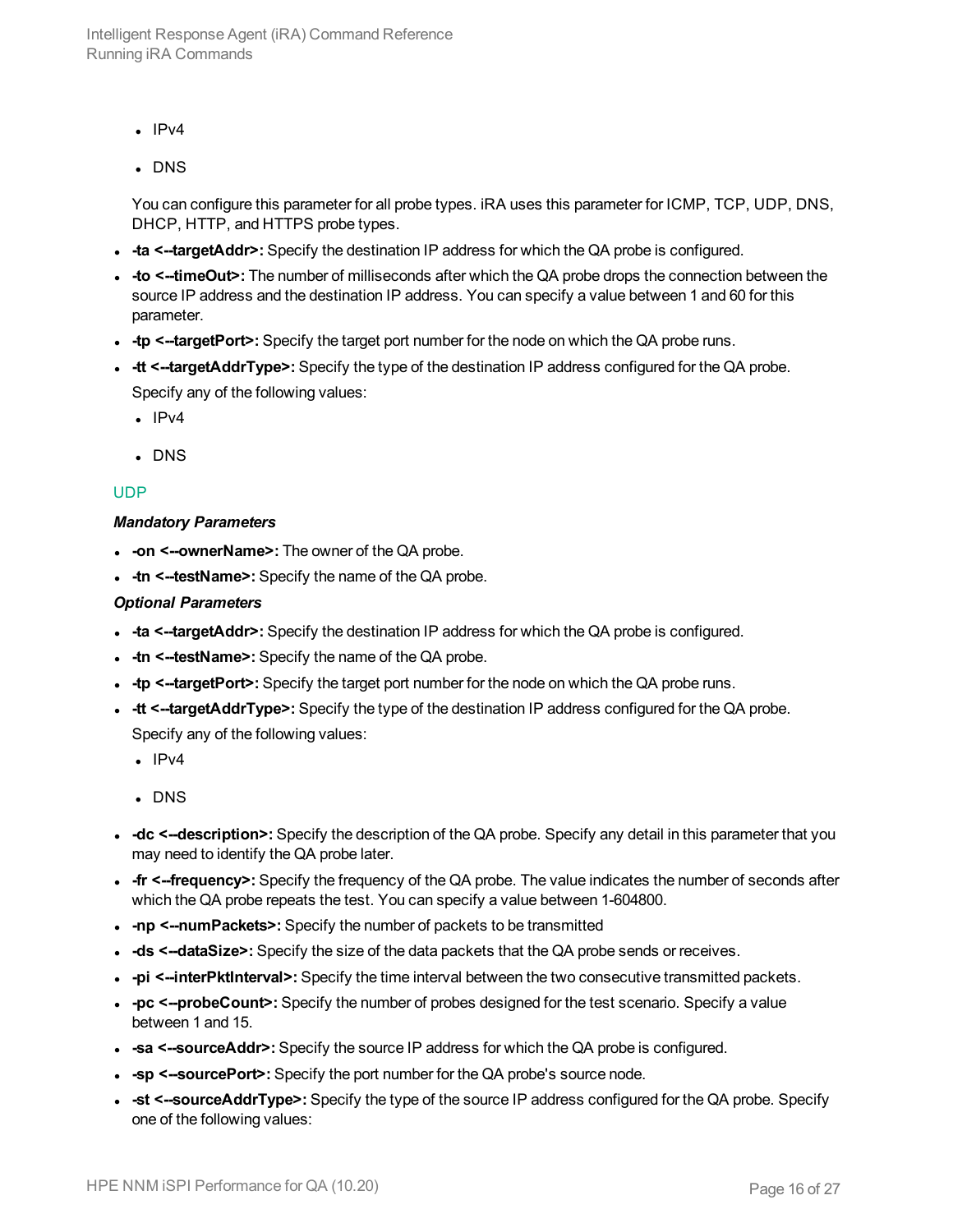- $\cdot$  IPv4
- $\cdot$  DNS

<sup>l</sup> **-to <--timeOut>:** The number of milliseconds after which the QA probe drops the connection between the source IP address and the destination IP address. You can specify a value between 1 and 60 for this parameter.

#### UDPEcho

#### *Mandatory Parameters*

- **.** -on **<--ownerName>:** The owner of the QA probe.
- **-tn <--testName>:** Specify the name of the QA probe.

#### *Optional Parameters*

- **ta** <--targetAddr>: Specify the destination IP address for which the QA probe is configured.
- **-tn <--testName>:** Specify the name of the QA probe.
- **tp <--targetPort>:** Specify the target port number for the node on which the QA probe runs.
- **-tt <--targetAddrType>:** Specify the type of the destination IP address configured for the QA probe. Specify any of the following values:
	- $\cdot$  IPv4
	- . DNS
- **-dc**  $\le$ -**description>**: Specify the description of the QA probe. Specify any detail in this parameter that you may need to identify the QA probe later.
- **fr <--frequency>:** Specify the frequency of the QA probe. The value indicates the number of seconds after which the QA probe repeats the test. You can specify a value between 1-604800.
- <sup>l</sup> **-np <--numPackets>:** Specify the number of packets to be transmitted
- **ds <--dataSize>:** Specify the size of the data packets that the QA probe sends or receives.
- <sup>l</sup> **-pi <--interPktInterval>:** Specify the time interval between the two consecutive transmitted packets.
- -pc <--probeCount>: Specify the number of probes designed for the test scenario. Specify a value between 1 and 15.
- **sa** <--sourceAddr>: Specify the source IP address for which the QA probe is configured.
- **sp <--sourcePort>:** Specify the port number for the QA probe's source node.
- **st <--sourceAddrType>:** Specify the type of the source IP address configured for the QA probe. Specify one of the following values:
	- $\cdot$  IPv4
	- . DNS

You can configure this parameter for all probe types. iRA uses this parameter for ICMP, TCP, UDP, DNS, DHCP, HTTP, and HTTPS probe types.

• - to <--timeOut>: The number of milliseconds after which the QA probe drops the connection between the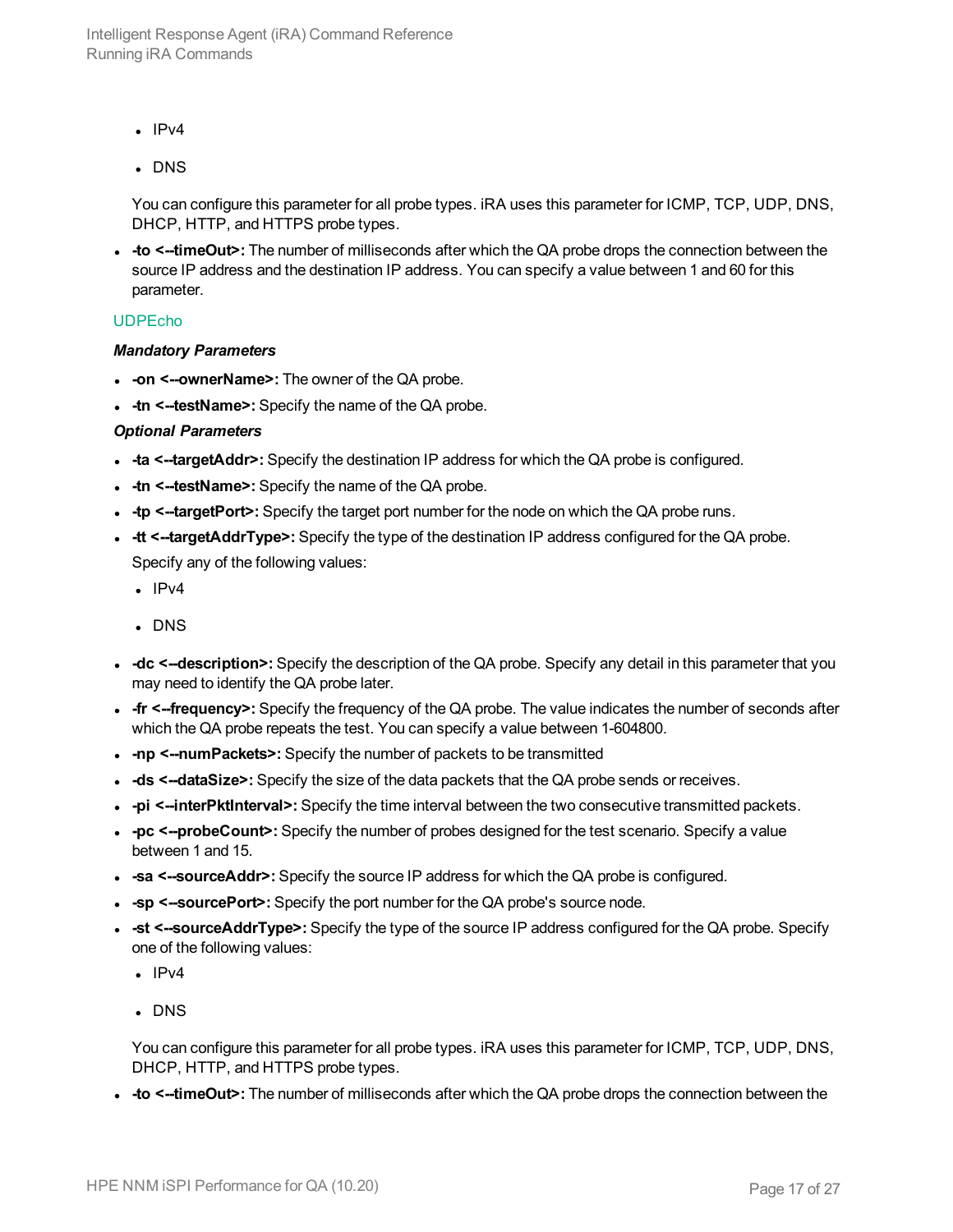source IP address and the destination IP address. You can specify a value between 1 and 60 for this parameter.

#### **DNS**

#### *Mandatory Parameters*

- **on <--ownerName>:** The owner of the QA probe.
- **-tn <--testName>:** Specify the name of the QA probe.

#### *Optional Parameters*

- **-dc**  $\le$ -**description>**: Specify the description of the QA probe. Specify any detail in this parameter that you may need to identify the QA probe later.
- **fr <--frequency>:** Specify the frequency of the QA probe. The value indicates the number of seconds after which the QA probe repeats the test. You can specify a value between 1-604800.
- **-rn** <--resolveHostName>: Specify the host name that the QA probe needs to resolve to an IP address. The host name resolution must complete before the source host sends the initial IP packet.
- **sa <--sourceAddr>:** Specify the source IP address for which the QA probe is configured.
- -sp <-sourcePort>: Specify the port number for the QA probe's source node.
- <sup>l</sup> **-st <--sourceAddrType>:** Specify the type of the source IP address configured for the QA probe. Specify one of the following values:
	- $\cdot$  IPv4
	- . DNS

You can configure this parameter for all probe types. iRA uses this parameter for ICMP, TCP, UDP, DNS, DHCP, HTTP, and HTTPS probe types.

- **ta** <--targetAddr>: Specify the destination IP address for which the QA probe is configured.
- - to <--timeOut>: The number of milliseconds after which the QA probe drops the connection between the source IP address and the destination IP address. You can specify a value between 1 and 60 for this parameter.
- **tp <--targetPort>:** Specify the target port number for the node on which the QA probe runs.
- **-tt <--targetAddrType>:** Specify the type of the destination IP address configured for the QA probe. Specify any of the following values:
	- $\cdot$  IPv4
	- $\cdot$  DNS

#### **HTTP**

#### *Mandatory Parameters*

- **on <--ownerName>:** The owner of the QA probe.
- **-tn <--testName>:** Specify the name of the QA probe.

- -cd <--contentDownload>: Specify whether to download the content of the destination web page
- **-dc** <--description>: Specify the description of the QA probe. Specify any detail in this parameter that you may need to identify the QA probe later.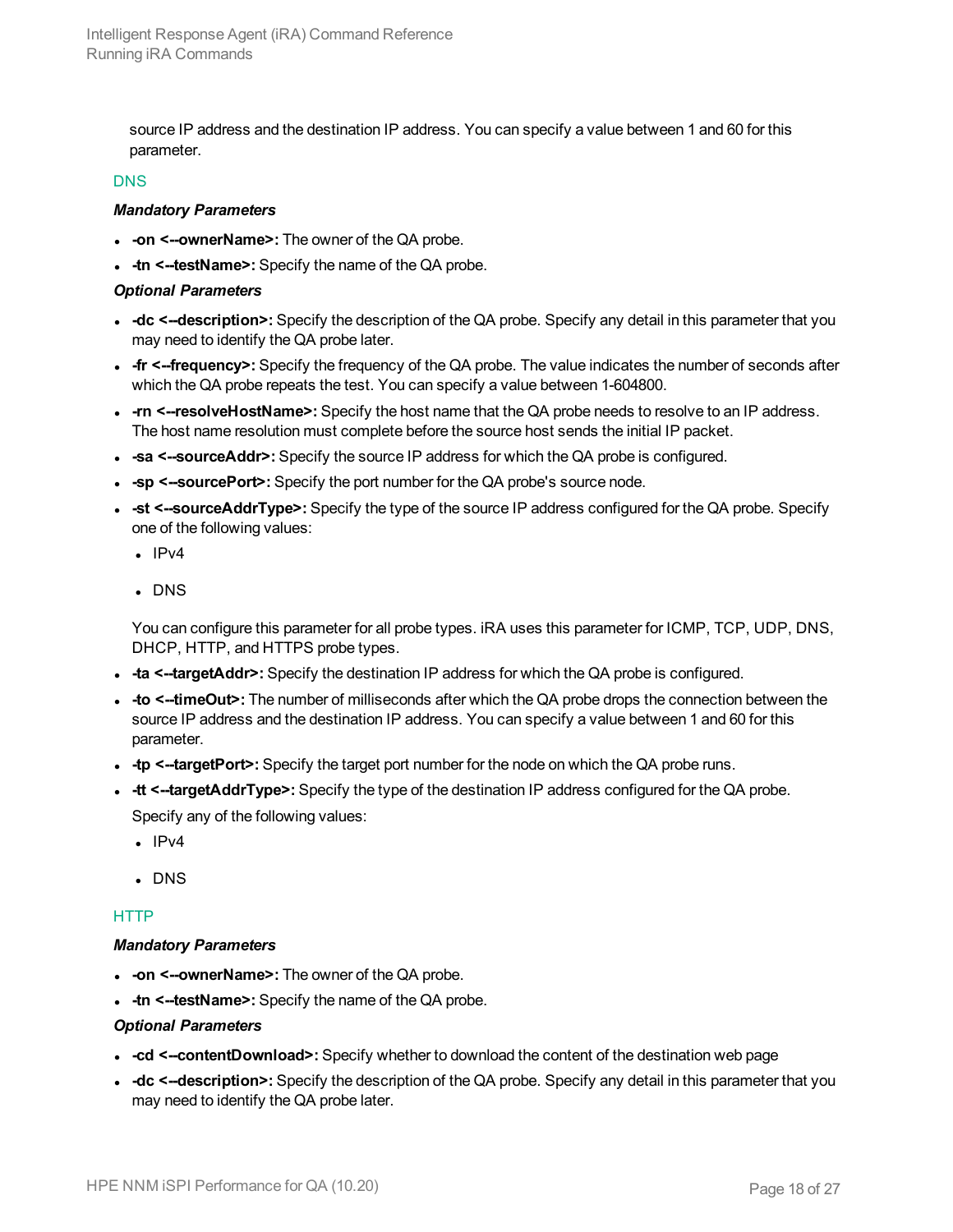- **fr <--frequency>:** Specify the frequency of the QA probe. The value indicates the number of seconds after which the QA probe repeats the test. You can specify a value between 1-604800.
- -pc  $\leq$ --probeCount>: Specify the number of probes designed for the test scenario. Specify a value between 1 and 15.
- **sa <--sourceAddr>:** Specify the source IP address for which the QA probe is configured.
- <sup>l</sup> **-st <--sourceAddrType>:** Specify the type of the source IP address configured for the QA probe. Specify one of the following values:
	- $\cdot$  IPv4
	- . DNS

- <sup>l</sup> **-ta <--targetAddr>:** Specify the destination IP address for which the QA probe is configured.
- <sup>l</sup> **-fe <--failOnCtlErr>:** Specify if the QA probe fails for incorrect Certificate Trust List (CTL) Set the value to TRUE or FALSE.

If this value is set to TRUE, specify the following parameter:

<sup>l</sup> **-pu <--proxyUsed>:** Specify whether the QA probe uses an HTTP proxy server. Set the value to TRUE or FALSE.

If you set this value to TRUE, specify the following parameters:

- **pa** <--proxyAddr>: Specify the HTTP proxy server address.
- <sup>l</sup> **-pn <--proxyUsername>:** Specify the HTTP proxy user name for the QA probe owner.
- **pp <--proxyPort>:** Specify the HTTP proxy port number on which the QA probe would run.
- **pt <--proxyAddrType>:** Specify any of the following the HTTP proxy address type:
	- <sup>o</sup> IPv4
	- <sup>o</sup> DNS
- <sup>l</sup> **-pw <--proxyPassword>:** Specify the HTTP proxy password for the QA probe owner.
- **to**  $\le$ -timeOut>: The number of milliseconds after which the QA probe drops the connection between the source IP address and the destination IP address. You can specify a value between 1 and 60 for this parameter.
- **tp <--targetPort>:** Specify the target port number for the node on which the QA probe runs.
- **-tt <--targetAddrType>:** Specify the type of the destination IP address configured for the QA probe. Specify any of the following values:
	- $\cdot$  IPv4
	- . DNS
- **ui <--uri>:** Specify the Uniform Resource Locator specified for the QA probe
- **un <--username>**: Specify the user name of the target HTTP web page
- - ps <--password>: Specify the password of the target HTTP web page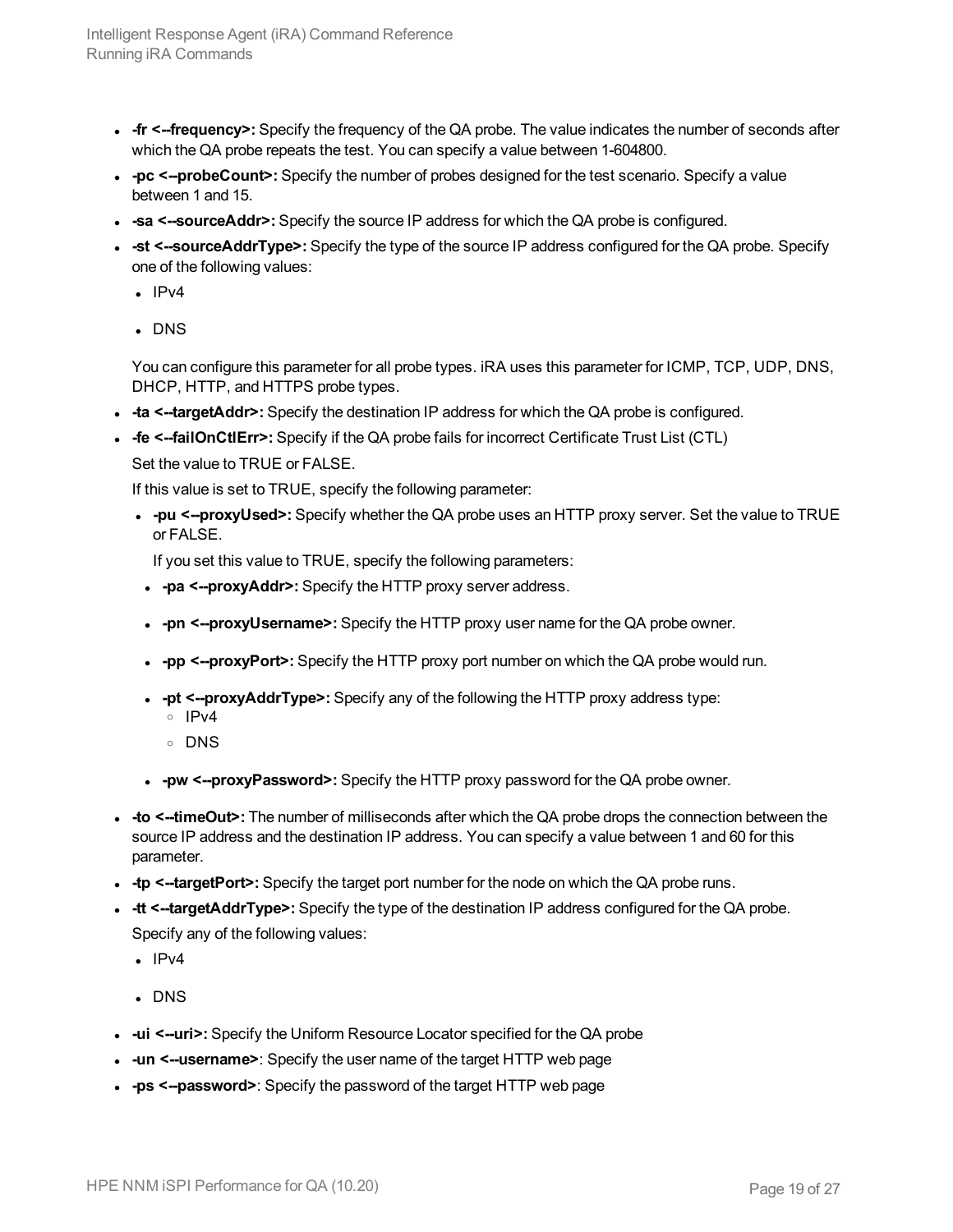#### **HTTPS**

#### *Mandatory Parameters*

- **on <--ownerName>:** The owner of the QA probe.
- **-tn <--testName>:** Specify the name of the QA probe.

#### *Optional Parameters*

- -cd <--contentDownload>: Specify whether to download the content of the destination web page
- **-dc**  $\le$ -**description>**: Specify the description of the QA probe. Specify any detail in this parameter that you may need to identify the QA probe later.
- **fr <--frequency>:** Specify the frequency of the QA probe. The value indicates the number of seconds after which the QA probe repeats the test. You can specify a value between 1-604800.
- -pc <--probeCount>: Specify the number of probes designed for the test scenario. Specify a value between 1 and 15.
- **sa <-sourceAddr>:** Specify the source IP address for which the QA probe is configured.
- **st <--sourceAddrType>:** Specify the type of the source IP address configured for the QA probe. Specify one of the following values:
	- $\cdot$  IPv4
	- . DNS

You can configure this parameter for all probe types. iRA uses this parameter for ICMP, TCP, UDP, DNS, DHCP, HTTP, and HTTPS probe types.

- **ta** <--targetAddr>: Specify the destination IP address for which the QA probe is configured.
- <sup>l</sup> **-et <--ensureTrusted>**: Specify whether or not to validate the certificate of the host (configured in the target address) against the iRA trust store.

If the value is set to TRUE, the certificate of the host is validated against the list in the iRA Truststore.

If the value is set to FALSE, the validation of the certificate of the host is ignored.

**-ca <--trustCAImplicit>**: Specify whether the certificate of the host configured in the target address is trusted implicitly. Set the value to TRUE or FALSE.

If the value is set to TRUE, the certificate of the target host is downloaded to the iRA Truststore and validated.

If the value is set to FALSE, the certificate of the host is validated against the list in the iRA Truststore. If the certificate is not listed in the iRA Truststore, the certificate validation fails which results in the probe failure.

**Note:** If a target host does not have a valid trusted certificate and you want to successfully complete the certificate validation, you can perform one of the following:

- Set the value of the parameter to TRUE. This automatically downloads the certificate of the host to the iRA Truststore (\$IRA\_HOME/ira/conf/jssecacerts)
- Use \$IRA\_HOME/lib/nonOV/jre/bin/keytool import option to manually import the certificate of the host to the iRA Truststore.
- - to <--timeOut>: The number of milliseconds after which the QA probe drops the connection between the source IP address and the destination IP address. You can specify a value between 1 and 60 for this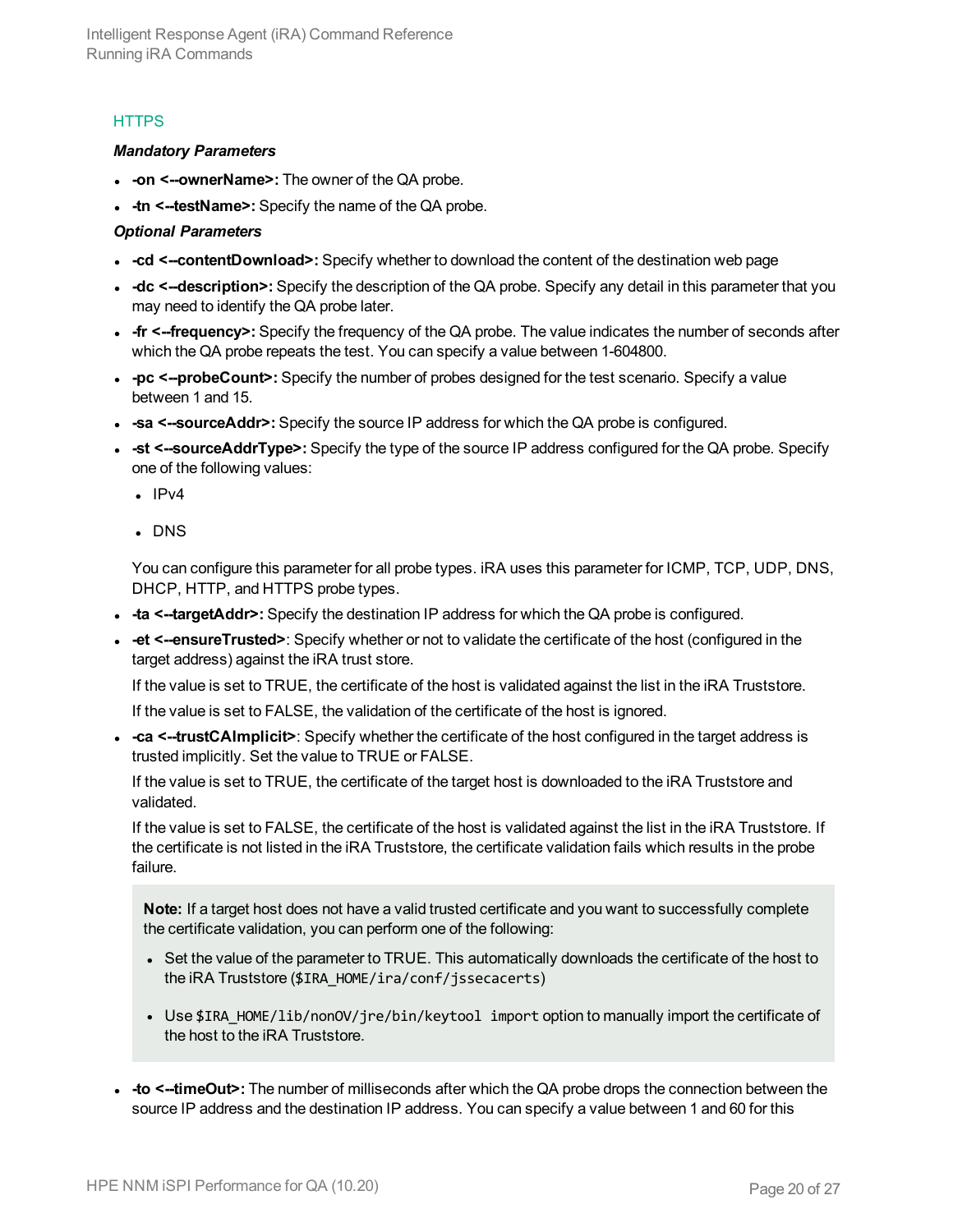parameter.

- **tp <--targetPort>:** Specify the target port number for the node on which the QA probe runs.
- **-tt <--targetAddrType>:** Specify the type of the destination IP address configured for the QA probe. Specify any of the following values:
	- $\cdot$  IPv4
	- . DNS
- **.** -fe <--failOnCtlErr>: Specify if the QA probe fails for incorrect Certificate Trust List (CTL) Set the value to TRUE or FALSE.

If this value is set to TRUE, specify the following parameter:

<sup>l</sup> **-pu <--proxyUsed>:** Specify whether the QA probe uses an HTTP proxy server. Set the value to TRUE or FALSE.

If you set this value to TRUE, specify the following parameters:

- **.** -pa **<--proxyAddr>:** Specify the HTTP proxy server address.
- <sup>l</sup> **-pn <--proxyUsername>:** Specify the HTTP proxy user name for the QA probe owner.
- **pp <--proxyPort>:** Specify the HTTP proxy port number on which the QA probe would run.
- <sup>l</sup> **-pt <--proxyAddrType>:** Specify any of the following the HTTP proxy address type:
	- <sup>o</sup> IPv4
	- <sup>o</sup> DNS
- <sup>l</sup> **-pw <--proxyPassword>:** Specify the HTTP proxy password for the QA probe owner.
- **ui <--uri>:** Specify the Uniform Resource Locator specified for the QA probe
- **un <--username>**: Specify the user name of the target HTTPS web page
- <sup>l</sup> **-ps <--password>**: Specify the password of the target HTTPS web page

#### **ORACLE**

#### *Mandatory Parameters*

- **on <--ownerName>:** The owner of the QA probe.
- **-tn <--testName>:** Specify the name of the QA probe.

- **-db** <--databaseName>: Specify the name of the database running on the target Oracle server.
- **-dc**  $\le$ -**description>**: Specify the description of the QA probe. Specify any detail in this parameter that you may need to identify the QA probe later.
- **fr <--frequency>:** Specify the frequency of the QA probe. The value indicates the number of seconds after which the QA probe repeats the test. You can specify a value between 1-604800.
- -pc <--probeCount>: Specify the number of probes designed for the test scenario. Specify a value between 1 and 15.
- **.** -pw <--password>: Specify the Oracle database password.
- - qs <--queryStr>: Specify the SQL Query that the QA probe would run. In Linux, use the following command format while using "\*" (Asterisk), in the query string: 'select "\*" from <Table Name>'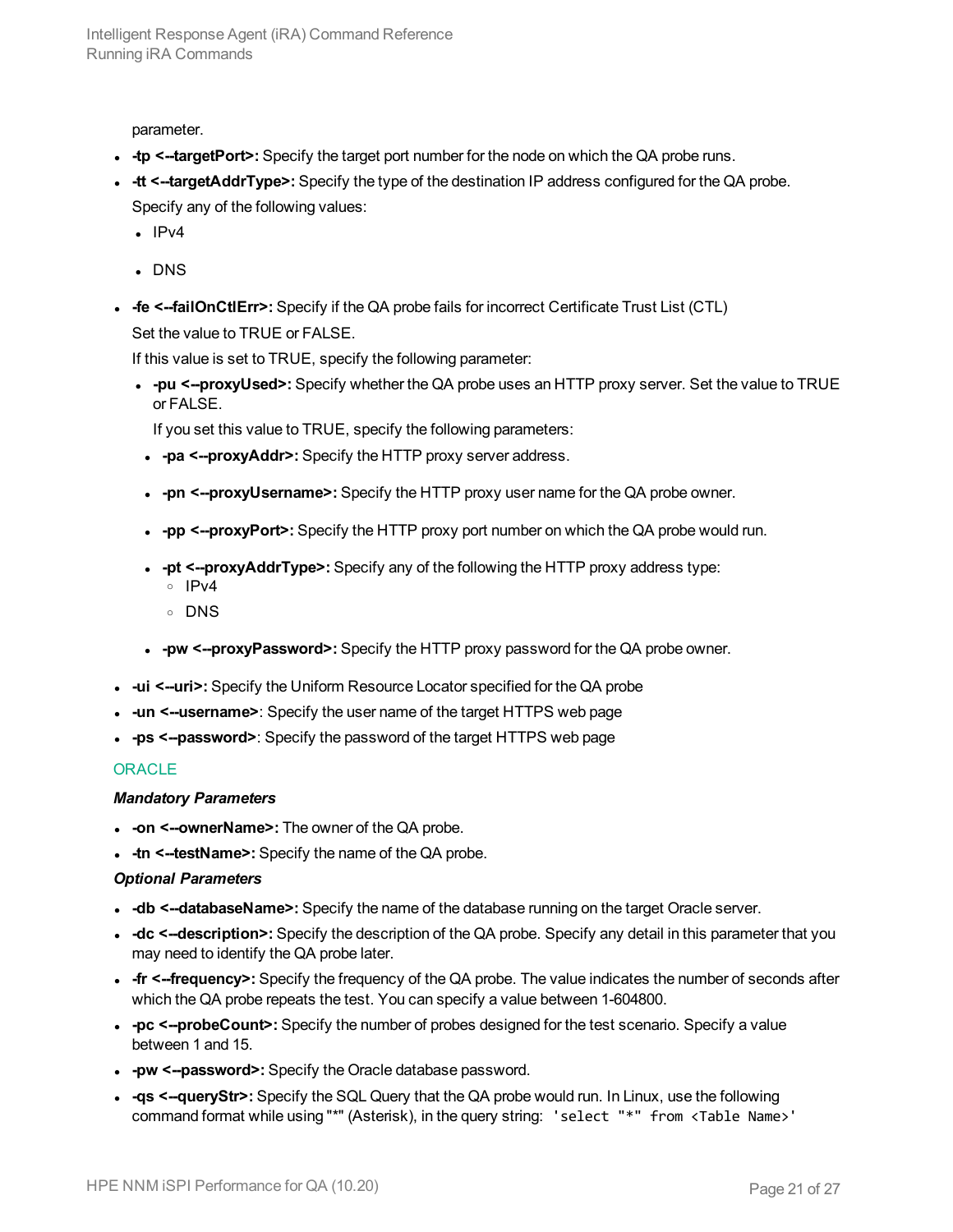- **sa <-sourceAddr>:** Specify the source IP address for which the QA probe is configured.
- <sup>l</sup> **-st <--sourceAddrType>:** Specify the type of the source IP address configured for the QA probe. Specify one of the following values:
	- $\cdot$  IPv4
	- . DNS

- **ta** <--targetAddr>: Specify the destination IP address for which the QA probe is configured.
- **tp <--targetPort>:** Specify the target port number for the node on which the QA probe runs.
- **to**  $\le$ -timeOut>: The number of milliseconds after which the QA probe drops the connection between the source IP address and the destination IP address. You can specify a value between 1 and 60 for this parameter.
- **-tt <--targetAddrType>:** Specify the type of the destination IP address configured for the QA probe. Specify any of the following values:
	- $\cdot$  IPv4
	- . DNS
- **un <--username>:** Specify the Oracle database user name.

#### **DHCP**

#### *Mandatory Parameters*

- **on <--ownerName>:** The owner of the QA probe.
- **-tn <--testName>:** Specify the name of the QA probe.

- -op <--operation>: Specify the type of operation you want the probe to perform. DHCP probes support dhcpIpGet operation.
- **tp <--targetPort>:** Specify the target port number for the node on which the QA probe runs.
- **ta** <--targetAddr>: Specify the IP address of the destination DHCP server.
- **-tt <--targetAddrType>:** Specify the type of the destination server IP address configured for the QA probe. DHCP probes support IPv4 address.
- <sup>l</sup> **-op82 <--option82>:** Specify the custom parameters such as Circuit ID, Remote ID.
- **-dc**  $\le$ -**description>**: Specify the description of the QA probe. Specify any detail in this parameter that you may need to identify the QA probe later.
- **fr <--frequency>:** Specify the frequency of the QA probe. The value indicates the number of seconds after which the QA probe repeats the test. You can specify a value between 1-604800.
- -pc <--probeCount>: Specify the number of probes designed for the test scenario. Specify a value between 1 and 15.
- **sa <--sourceAddr>:** Specify the source IP address for which the QA probe is configured.
- **sp <-sourcePort>:** Specify the source port number of the node on which the QA probe runs.
- **-st <--sourceAddrType>:** Specify the type of the source IP address configured for the QA probe.DHCP probes support only IPv4 address.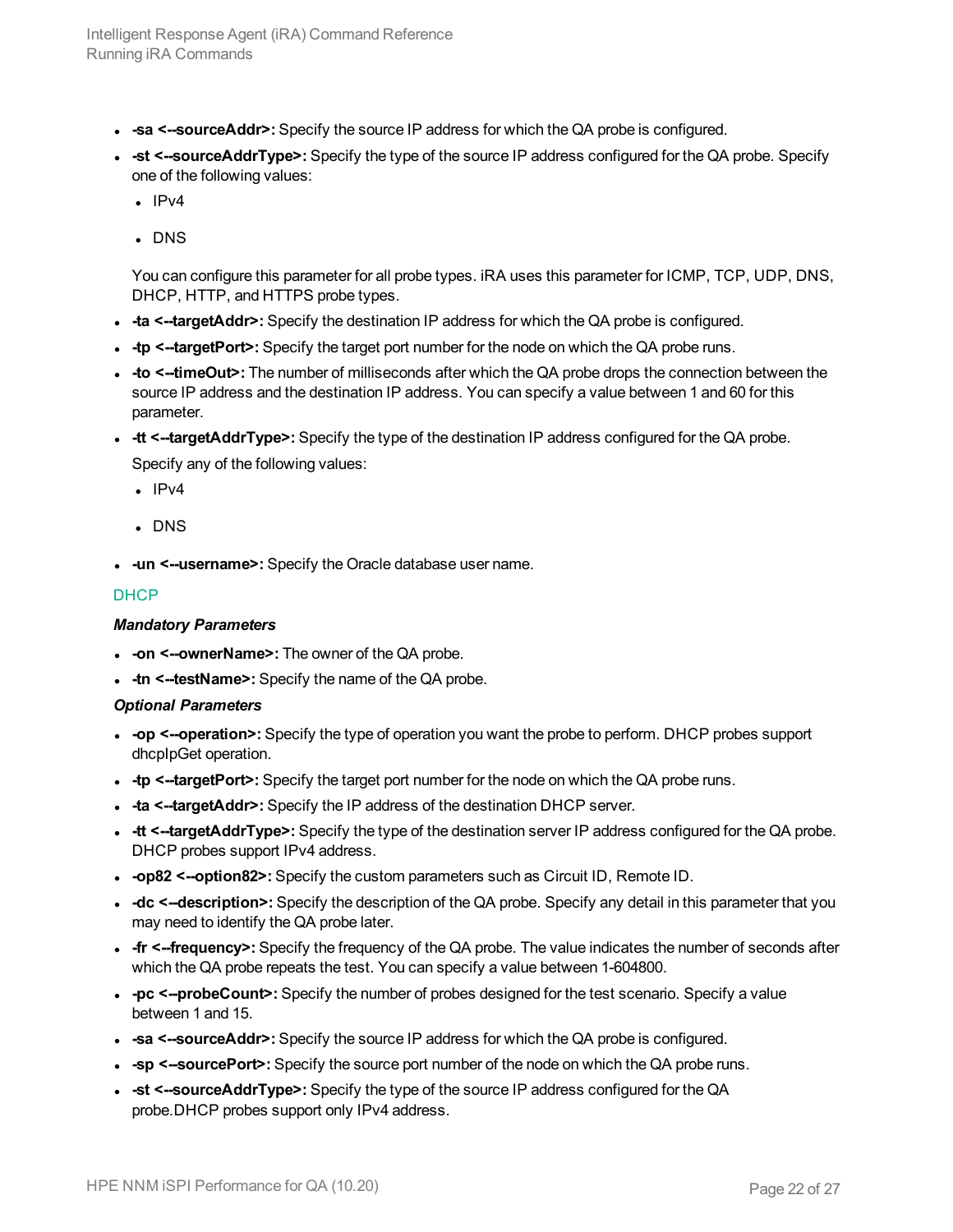• to  $\le$ -timeOut>: Number of milliseconds after which the QA probe drops the connection between the source IP address and the destination server IP address. You can specify a value between 1 and 60 for this parameter.

# <span id="page-22-0"></span>Starting QA Probes

<span id="page-22-1"></span>Run this command to start running a QA probe on the iRA using the command line interface.

## **Syntax**

- Windows: ira startProbe [-all] -owner <Owner of the Probe> -testName <Name of the QA probe>
- <span id="page-22-2"></span>- Linux: ./ira startProbe [-all] -owner <Owner of the Probe> -testName <Name of the QA probe>

### **Parameters**

- <sup>l</sup> **- all:** Runs all the QA probes configured on the iRA. You can specify the iRA name in the owner parameter.
- **on <--ownerName>:** The owner of the QA probe.
- <span id="page-22-3"></span>**-tn <--testName>:** Specify the name of the QA probe.

## Stopping QA Probes

<span id="page-22-4"></span>Run this command to stop running a QA probe on the iRA using the command line interface.

## **Syntax**

- Windows: ira stopProbe [-all] -owner <Owner of the Probe> -testName <Name of the QA probe>
- <span id="page-22-5"></span>• Linux: ./ira stopProbe [-all] -owner <Owner of the Probe> -testName <Name of the QA probe>

## **Parameters**

- all: Stops all the QA probes configured on the iRA. You can specify the iRA name in the owner parameter.
- **.** -on **<--ownerName>:** The owner of the QA probe.
- **-tn <--testName>:** Specify the name of the QA probe.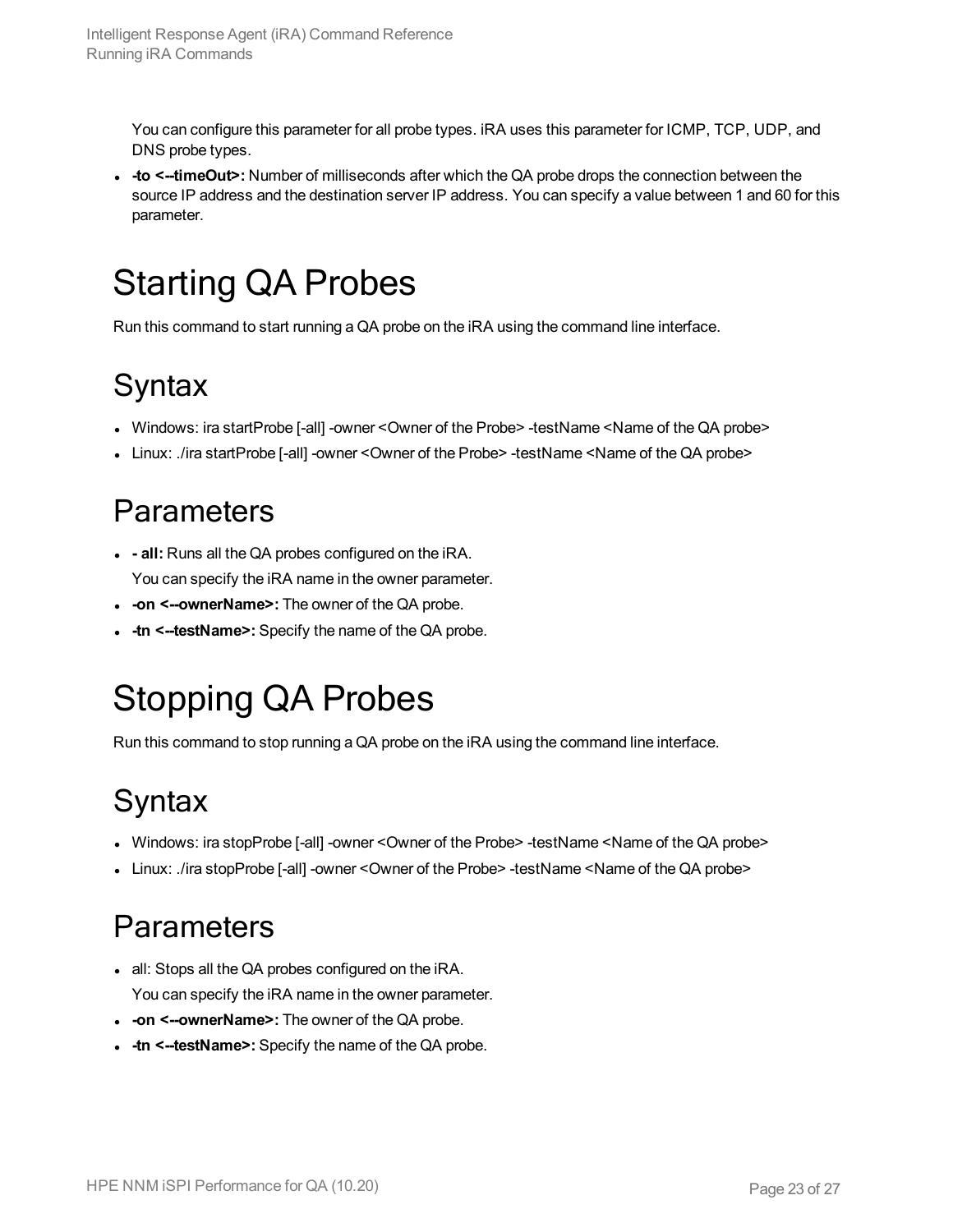# <span id="page-23-0"></span>Displaying QA Probe Configurations

<span id="page-23-1"></span>Run this command to display the QA probe configurations.

## **Syntax**

- Windows: ira getProbe [-all] -ownerIndex <QA Probe Owner> -testName <Name of the QA probe>
- <span id="page-23-2"></span>• Linux: ./ira getProbe [-all] -owner < QA Probe Owner> -testName < Name of the QA probe>

### **Parameters**

- **- all:** Displays information about all the QA probes configured on the iRA. You can specify the iRA name in the owner parameter.
- **-on <--ownerName>:** The owner of the QA probe.
- <span id="page-23-3"></span>**-tn <--testName>:** Specify the name of the QA probe.

## Displaying QA Probe Results

Run this command to display the following information about a QA probe:

<span id="page-23-4"></span>Status of the QA probe the last time it ran. Displays whether the QA probe was successful in the last run

## **Syntax**

- <sup>l</sup> Windows: ira listProbeResults [-all] -owner <Owner of the Probe> -testName <Name of the QA probe>
- <span id="page-23-5"></span>• Linux: ./ira listProbeResults [-all] -owner <Owner of the Probe> -testName <Name of the QA probe>

### **Parameters**

- <sup>l</sup> **- all:** Runs all the QA probes configured on the iRA. You can specify the iRA name in the owner parameter.
- **.** -on **<--ownerName>:** The owner of the QA probe.
- <span id="page-23-6"></span>**-tn <--testName>:** Specify the name of the QA probe.

## Deleting a QA Probe

Run this command to delete a QA probe from the iRA using the command line interface.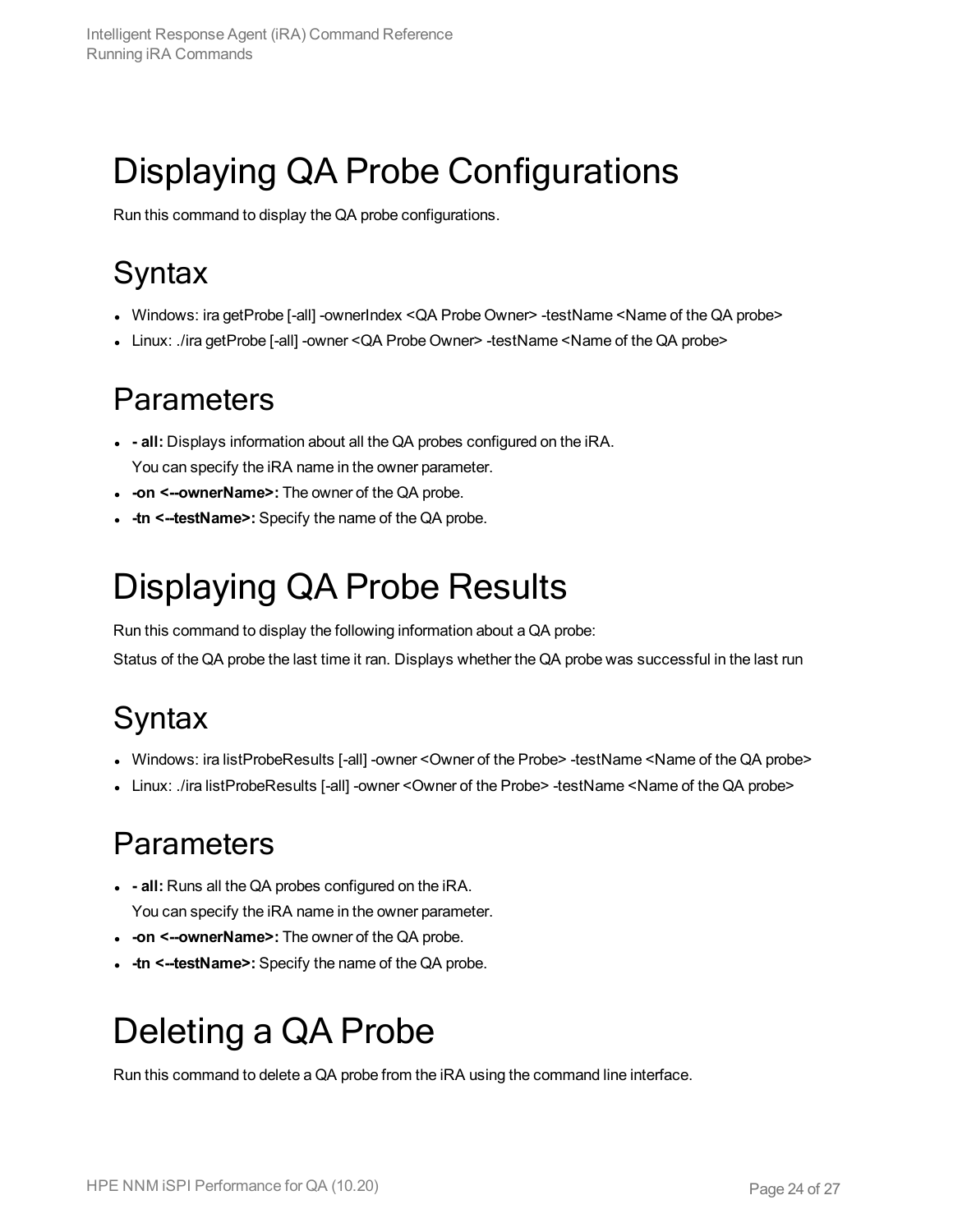## <span id="page-24-0"></span>**Syntax**

- Windows: ira deleteProbe [-all] -owner < QA Probe Owner> -testName <Name of the QA probe>
- <span id="page-24-1"></span>• Linux: ./ira deleteProbe [-all] -owner < QA Probe Owner> -testName <Name of the QA probe>

### **Parameters**

- all: Deletes all the QA probes configured on the iRA specified in the owner parameter.
- **-on <--ownerName>:** The owner of the QA probe.
- <span id="page-24-2"></span>**-tn <--testName>:** Specify the name of the QA probe.

## Measuring UDPJitter and Packet Loss **Percentage**

The Intelligent Response Agent (iRA) module of NNM iSPI Performance for QA enables you to monitor and collect the following UDP performance metrics for two iRA nodes:

- Round Trip Time
- UDP Jitter from the source node to destination node
- UDP Jitter from the destination node to source node
- Two way UDP jitter
- UDP packet loss percentage from the source node to destination node
- UDP packet loss percentage from the destination node to source node
- Two way UDP packet loss percentage

To use the iRA as a UDP responder, see "Configuring [UDP Responder"](#page-24-3) below.

iRA stores the metrics in QA-PROBE-MIB. After seeding and discovering the iRA systems in NNM iSPI Performance for QA, you can view these metrics in NNM iSPI Performance for QA Inventory Views and reports.

### <span id="page-24-3"></span>Configuring UDP Responder

<span id="page-24-4"></span>Run this command to configure and enable a UDP responder on specific interfaces and ports.

### Syntax

- Windows: ira enableResponder [-in <Interface IP Address>] -sp <Port number or Port number range>
- Linux: ./ira enableResponder [-in <Interface IP Address>] -sp <Port number or Port number range>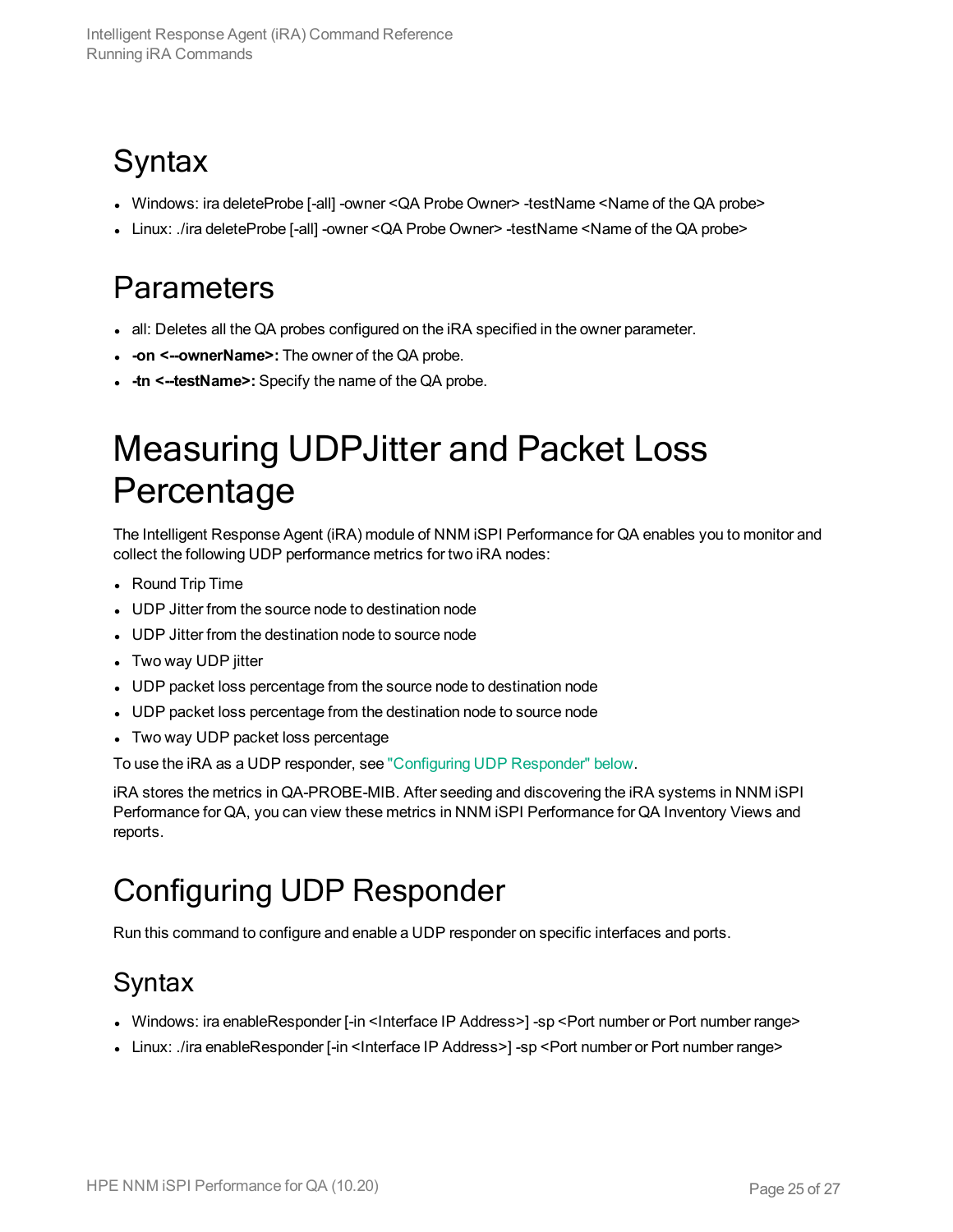### <span id="page-25-0"></span>**Parameters**

- **in:** Specify the interface name on which the iRA should accept the UDP packets.
	- If you do not specify this parameter, the iRA destination node accepts UDP packets on all interfaces.
- **sp:** Specify the port number on which the iRA should accept the UDP packets.

<span id="page-25-1"></span>You can also specify a range of ports separated by "-" (Hyphen). This parameter enables the responders on all these ports in range.

### Disabling a UDP Responder

<span id="page-25-2"></span>Run this command to disable a UDP responder on specific interfaces and ports.

### **Syntax**

- Windows: ira disableResponder [-in <Interface IP Address>] -sp <Port number or Port number range>
- <span id="page-25-3"></span>• Linux: ./ira disableResponder [-in <Interface IP Address>] -sp <Port number or Port number range>

### **Parameters**

- in: Specify the interface name for which you want to disable the UDP responder. If UDP responder is already running on this interface, this command stops accepting UDP packets on this interface. If you do not specify this parameter, iRA stops accepting UDP packets on all interfaces for the specified ports.
- **sp:** Specify the port number for which you want to disable the UDP responder.

You can also specify a range of ports separated by "-" (Hyphen). This parameter disables the responders on all these ports in range.

## <span id="page-25-4"></span>Listing UDP Responders

<span id="page-25-5"></span>Run this command to list all the enabled UDP responders.

### Syntax

- Windows: ira listResponder
- Linux: ./ira listResponder